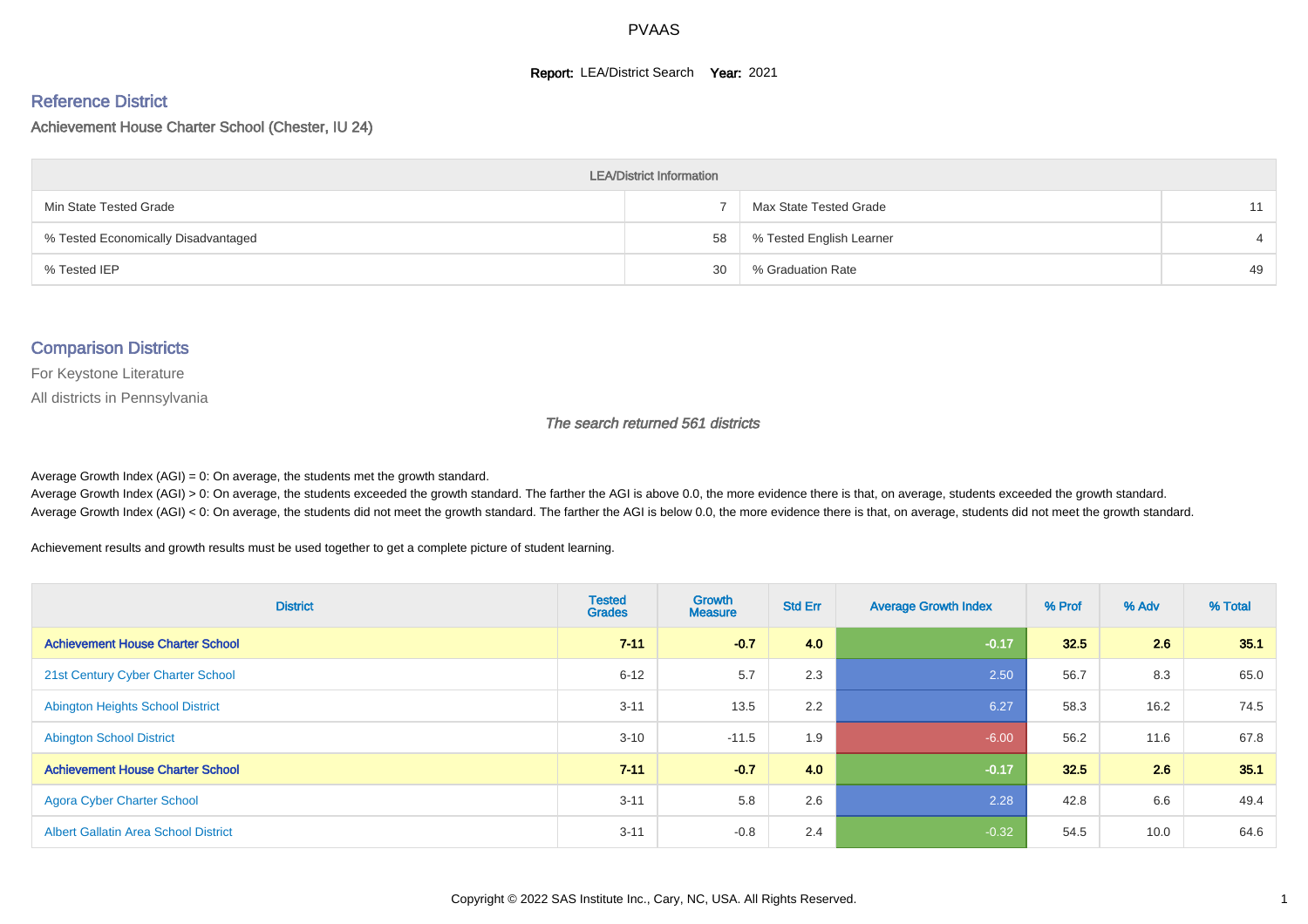| <b>District</b>                          | <b>Tested</b><br><b>Grades</b> | <b>Growth</b><br><b>Measure</b> | <b>Std Err</b> | <b>Average Growth Index</b> | % Prof | % Adv | % Total |
|------------------------------------------|--------------------------------|---------------------------------|----------------|-----------------------------|--------|-------|---------|
| <b>Achievement House Charter School</b>  | $7 - 11$                       | $-0.7$                          | 4.0            | $-0.17$                     | 32.5   | 2.6   | 35.1    |
| <b>Aliquippa School District</b>         | $3 - 11$                       | $-9.0$                          | 4.2            | $-2.14$                     | 11.0   | 0.0   | 11.0    |
| <b>Allegheny Valley School District</b>  | $3 - 11$                       | 8.5                             | 3.9            | 2.17                        | 53.1   | 12.2  | 65.3    |
| Allegheny-Clarion Valley School District | $3 - 10$                       | 7.8                             | 4.7            | 1.65                        | 53.3   | 3.3   | 56.7    |
| <b>Allentown City School District</b>    | $3 - 12$                       | 5.3                             | 1.4            | 3.88                        | 25.3   | 2.7   | 28.0    |
| <b>Altoona Area School District</b>      | $3 - 12$                       | 3.3                             | 1.6            | 1.99                        | 47.7   | 8.2   | 55.9    |
| Ambridge Area School District            | $3 - 12$                       | 9.1                             | 2.6            | 3.46                        | 50.4   | 10.7  | 61.1    |
| <b>Annville-Cleona School District</b>   | $3 - 12$                       | $-12.1$                         | 2.7            | $-4.46$                     | 34.9   | 7.8   | 42.6    |
| <b>Antietam School District</b>          | $3 - 10$                       | $-4.3$                          | 3.8            | $-1.13$                     | 36.4   | 5.4   | 41.8    |
| <b>Apollo-Ridge School District</b>      | $3 - 12$                       | $-4.7$                          | 3.7            | $-1.24$                     | 50.0   | 10.0  | 60.0    |
| <b>Armstrong School District</b>         | $3 - 11$                       | 2.6                             | 1.7            | 1.53                        | 51.5   | 6.1   | 57.6    |
| <b>Athens Area School District</b>       | $3 - 11$                       | 1.6                             | 2.5            | 0.64                        | 46.9   | 7.6   | 54.5    |
| <b>Austin Area School District</b>       | $3 - 11$                       | $-5.7$                          | 6.4            | $-0.90$                     | 33.3   | 5.6   | 38.9    |
| <b>Avella Area School District</b>       | $3 - 12$                       | $-0.3$                          | 4.7            | $-0.05$                     | 49.3   | 14.5  | 63.8    |
| <b>Avon Grove Charter School</b>         | $3 - 11$                       | 9.0                             | 2.9            | 3.13                        | 58.8   | 16.7  | 75.5    |
| <b>Avon Grove School District</b>        | $3 - 10$                       | 10.0                            | 1.6            | 6.26                        | 56.3   | 18.6  | 74.9    |
| <b>Avonworth School District</b>         | $3 - 10$                       | $-12.6$                         | 3.1            | $-4.01$                     | 59.8   | 4.6   | 64.4    |
| <b>Bald Eagle Area School District</b>   | $3 - 11$                       | $-2.1$                          | 2.7            | $-0.75$                     | 48.4   | 9.4   | 57.7    |
| <b>Baldwin-Whitehall School District</b> | $3 - 11$                       | 1.8                             | 1.9            | 0.94                        | 58.6   | 8.6   | 67.1    |
| <b>Bangor Area School District</b>       | $3 - 12$                       | $-0.9$                          | 2.0            | $-0.43$                     | 44.3   | 4.7   | 49.0    |
| <b>Beaver Area School District</b>       | $3 - 10$                       | 4.7                             | 2.4            | 1.94                        | 57.4   | 16.8  | 74.2    |
| <b>Bedford Area School District</b>      | $3 - 11$                       | 2.5                             | 2.6            | 0.93                        | 48.5   | 10.0  | 58.5    |
| <b>Belle Vernon Area School District</b> | $3 - 11$                       | 6.5                             | 2.6            | 2.44                        | 55.6   | 11.1  | 66.7    |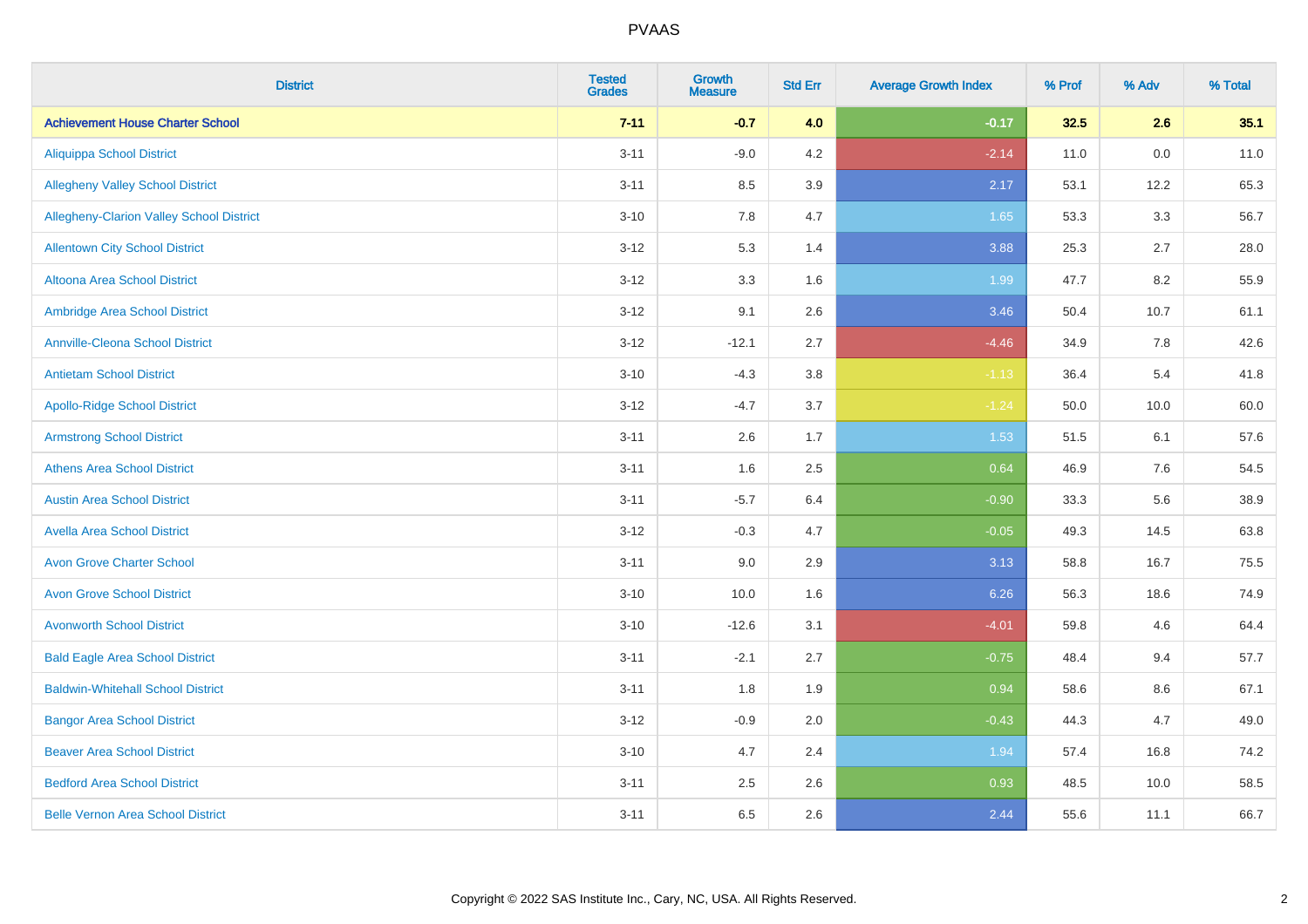| <b>District</b>                              | <b>Tested</b><br><b>Grades</b> | <b>Growth</b><br><b>Measure</b> | <b>Std Err</b> | <b>Average Growth Index</b> | % Prof | % Adv | % Total |
|----------------------------------------------|--------------------------------|---------------------------------|----------------|-----------------------------|--------|-------|---------|
| <b>Achievement House Charter School</b>      | $7 - 11$                       | $-0.7$                          | 4.0            | $-0.17$                     | 32.5   | 2.6   | 35.1    |
| <b>Bellefonte Area School District</b>       | $3 - 11$                       | $-0.4$                          | 2.2            | $-0.17$                     | 47.6   | 10.6  | 58.2    |
| <b>Bellwood-Antis School District</b>        | $3 - 10$                       | $-1.2$                          | 3.2            | $-0.39$                     | 55.1   | 10.1  | 65.2    |
| <b>Belmont Charter School</b>                | $3 - 10$                       | 16.0                            | 6.5            | 2.45                        | 64.3   | 0.0   | 64.3    |
| <b>Bensalem Township School District</b>     | $3 - 11$                       | 1.6                             | 1.6            | 0.98                        | 38.8   | 8.3   | 47.1    |
| <b>Benton Area School District</b>           | $3 - 10$                       | $-9.7$                          | 4.5            | $-2.18$                     | 43.2   | 5.4   | 48.6    |
| <b>Bentworth School District</b>             | $3 - 11$                       | 5.7                             | 3.2            | 1.75                        | 44.2   | 19.5  | 63.6    |
| <b>Berlin Brothersvalley School District</b> | $3 - 11$                       | 4.0                             | 4.2            | 0.96                        | 48.8   | 14.0  | 62.8    |
| <b>Bermudian Springs School District</b>     | $3 - 11$                       | $-5.5$                          | 2.9            | $-1.94$                     | 56.4   | 6.8   | 63.2    |
| <b>Berwick Area School District</b>          | $3 - 11$                       | $-9.3$                          | 2.6            | $-3.59$                     | 42.1   | 5.5   | 47.6    |
| <b>Bethel Park School District</b>           | $3 - 11$                       | 5.6                             | 1.8            | 3.18                        | 65.3   | 18.6  | 83.9    |
| <b>Bethlehem Area School District</b>        | $3 - 11$                       | 9.3                             | 1.1            | 8.15                        | 44.7   | 12.0  | 56.7    |
| <b>Bethlehem-Center School District</b>      | $3 - 10$                       | 8.1                             | 3.3            | 2.46                        | 35.1   | 1.4   | 36.5    |
| <b>Big Beaver Falls Area School District</b> | $3 - 11$                       | $-3.9$                          | 3.3            | $-1.18$                     | 34.1   | 3.5   | 37.6    |
| <b>Big Spring School District</b>            | $3 - 11$                       | $-9.8$                          | 2.4            | $-4.00$                     | 38.6   | 8.9   | 47.5    |
| <b>Blackhawk School District</b>             | $3 - 11$                       | 4.7                             | 2.3            | 2.01                        | 55.8   | 8.8   | 64.6    |
| <b>Blacklick Valley School District</b>      | $3 - 11$                       | 8.0                             | 4.3            | 1.85                        | 34.1   | 0.0   | 34.1    |
| <b>Blairsville-Saltsburg School District</b> | $3 - 11$                       | $-8.0$                          | 3.0            | $-2.68$                     | 37.3   | 7.0   | 44.3    |
| <b>Bloomsburg Area School District</b>       | $3 - 10$                       | 0.7                             | 3.0            | 0.23                        | 55.9   | 11.8  | 67.6    |
| <b>Blue Mountain School District</b>         | $3 - 10$                       | $-5.8$                          | 2.3            | $-2.56$                     | 46.6   | 8.5   | 55.1    |
| <b>Blue Ridge School District</b>            | $3 - 11$                       | $-0.5$                          | 3.6            | $-0.12$                     | 44.6   | 3.1   | 47.7    |
| <b>Boyertown Area School District</b>        | $3 - 11$                       | $-4.7$                          | 1.5            | $-3.17$                     | 55.2   | 11.3  | 66.5    |
| <b>Bradford Area School District</b>         | $3 - 12$                       | $-9.3$                          | 2.4            | $-3.87$                     | 45.8   | 8.3   | 54.2    |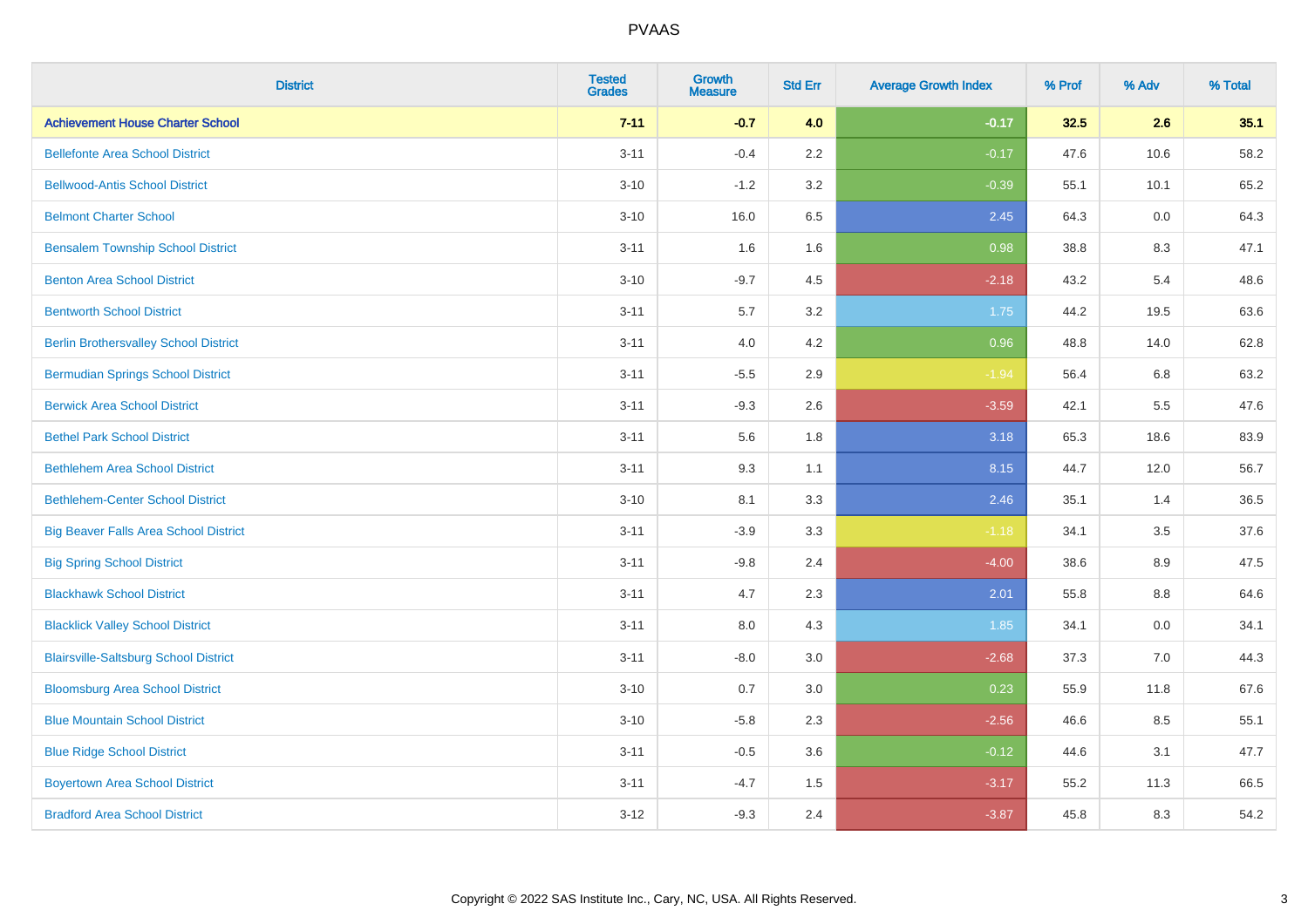| <b>District</b>                                 | <b>Tested</b><br><b>Grades</b> | Growth<br><b>Measure</b> | <b>Std Err</b> | <b>Average Growth Index</b> | % Prof | % Adv   | % Total |
|-------------------------------------------------|--------------------------------|--------------------------|----------------|-----------------------------|--------|---------|---------|
| <b>Achievement House Charter School</b>         | $7 - 11$                       | $-0.7$                   | 4.0            | $-0.17$                     | 32.5   | 2.6     | 35.1    |
| <b>Brandywine Heights Area School District</b>  | $3 - 11$                       | $-4.9$                   | 2.7            | $-1.81$                     | 49.2   | 8.2     | 57.4    |
| <b>Brentwood Borough School District</b>        | $3 - 11$                       | $-5.3$                   | 3.0            | $-1.72$                     | 52.0   | 6.1     | 58.2    |
| <b>Bristol Borough School District</b>          | $3 - 12$                       | $-4.3$                   | 3.4            | $-1.27$                     | 39.7   | 1.3     | 41.0    |
| <b>Bristol Township School District</b>         | $3 - 11$                       | $-13.9$                  | 2.0            | $-7.05$                     | 31.0   | 3.7     | 34.7    |
| <b>Brockway Area School District</b>            | $3 - 11$                       | 0.6                      | 3.6            | 0.16                        | 49.2   | 7.7     | 56.9    |
| <b>Brookville Area School District</b>          | $3 - 11$                       | 6.9                      | 3.0            | 2.30                        | 55.2   | 15.6    | 70.8    |
| <b>Brownsville Area School District</b>         | $3 - 12$                       | $-7.2$                   | 3.9            | $-1.83$                     | 34.4   | 6.1     | 40.5    |
| <b>Bucks County Technical High School</b>       | $9 - 10$                       | $-12.0$                  | 2.5            | $-4.84$                     | 35.9   | 3.2     | 39.2    |
| <b>Burgettstown Area School District</b>        | $3 - 11$                       | $-2.1$                   | 3.4            | $-0.62$                     | 50.0   | 1.4     | 51.4    |
| <b>Burrell School District</b>                  | $3 - 11$                       | 4.5                      | 3.1            | 1.48                        | 58.5   | 13.8    | 72.3    |
| <b>Butler Area School District</b>              | $3 - 11$                       | $-6.5$                   | 1.5            | $-4.26$                     | 42.5   | 9.4     | 51.9    |
| California Area School District                 | $3 - 10$                       | $-7.3$                   | 3.6            | $-2.02$                     | 42.6   | 9.8     | 52.5    |
| Cambria Heights School District                 | $3 - 10$                       | $-4.1$                   | 3.1            | $-1.32$                     | 51.0   | $6.0\,$ | 57.0    |
| <b>Camp Hill School District</b>                | $3 - 12$                       | 2.3                      | 3.0            | 0.78                        | 53.6   | 17.5    | 71.1    |
| Canon-Mcmillan School District                  | $3 - 11$                       | $-0.8$                   | 1.6            | $-0.50$                     | 58.7   | 15.9    | 74.6    |
| <b>Canton Area School District</b>              | $3 - 11$                       | $-5.5$                   | 3.2            | $-1.75$                     | 40.7   | 2.3     | 43.0    |
| Capital Area School for the Arts Charter School | $9 - 11$                       | 5.8                      | 4.1            | 1.39                        | 59.3   | 18.6    | 78.0    |
| <b>Carbon Career &amp; Technical Institute</b>  | $9 - 11$                       | $-5.7$                   | 3.6            | $-1.59$                     | 34.5   | 1.2     | 35.7    |
| <b>Carbondale Area School District</b>          | $3 - 10$                       | 7.4                      | 3.3            | 2.25                        | 56.6   | 2.6     | 59.2    |
| <b>Carlisle Area School District</b>            | $3 - 11$                       | $-5.3$                   | 1.9            | $-2.81$                     | 54.0   | 6.3     | 60.3    |
| <b>Carlynton School District</b>                | $3 - 11$                       | 7.3                      | 3.3            | 2.22                        | 41.0   | 10.5    | 51.6    |
| <b>Carmichaels Area School District</b>         | $3 - 10$                       | $-9.3$                   | 3.3            | $-2.81$                     | 35.1   | 1.4     | 36.5    |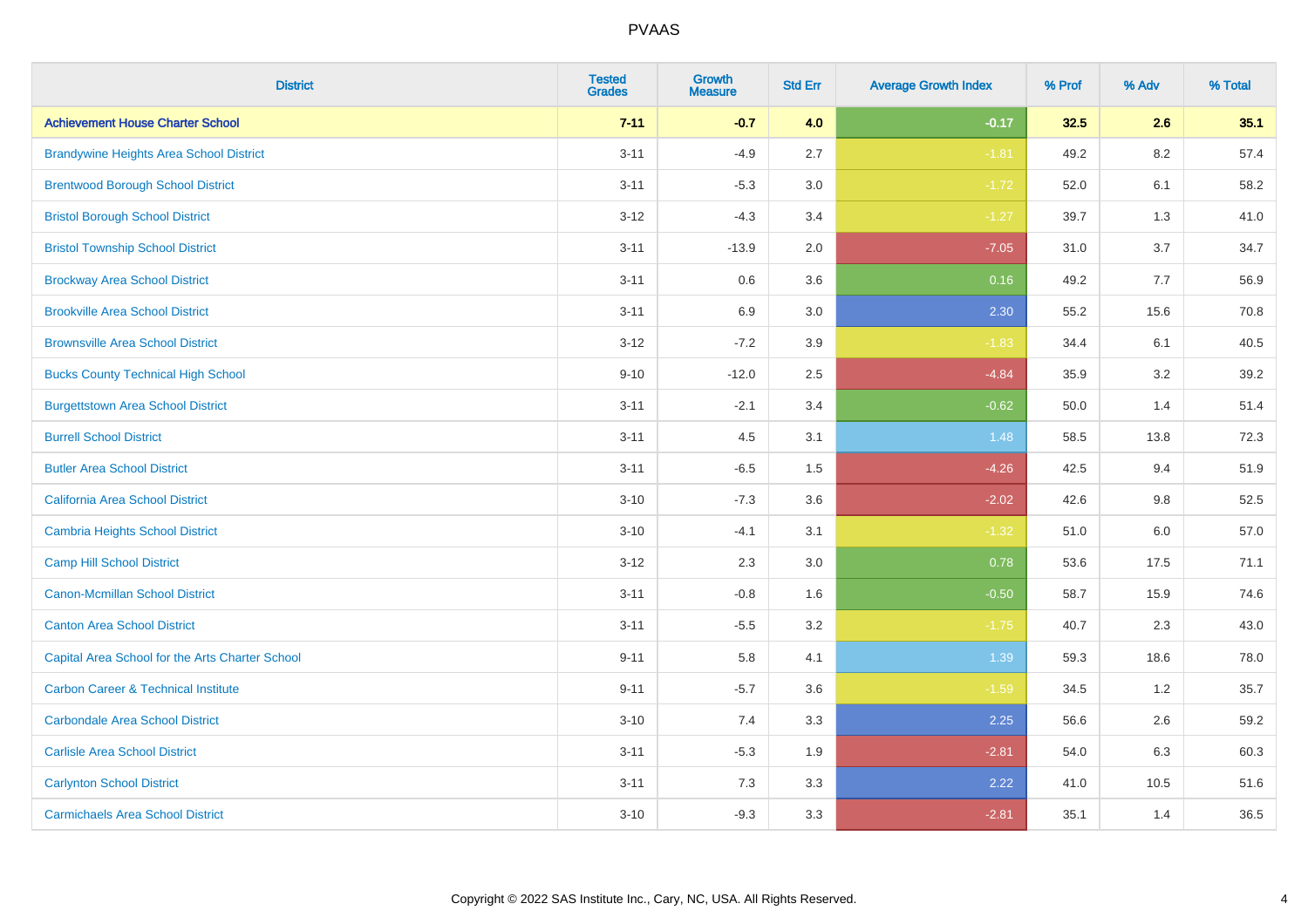| <b>District</b>                                         | <b>Tested</b><br><b>Grades</b> | <b>Growth</b><br><b>Measure</b> | <b>Std Err</b> | <b>Average Growth Index</b> | % Prof | % Adv | % Total |
|---------------------------------------------------------|--------------------------------|---------------------------------|----------------|-----------------------------|--------|-------|---------|
| <b>Achievement House Charter School</b>                 | $7 - 11$                       | $-0.7$                          | 4.0            | $-0.17$                     | 32.5   | 2.6   | 35.1    |
| Catasauqua Area School District                         | $3 - 12$                       | $-12.1$                         | 3.0            | $-4.00$                     | 36.8   | 7.6   | 44.3    |
| <b>Centennial School District</b>                       | $3 - 10$                       | 7.1                             | 1.7            | 4.29                        | 50.1   | 8.7   | 58.9    |
| Center For Student Learning Charter School At Pennsbury | $6 - 12$                       | $-2.9$                          | 6.1            | $-0.47$                     | 42.9   | 0.0   | 42.9    |
| <b>Central Bucks School District</b>                    | $3 - 11$                       | 1.6                             | 0.9            | 1.66                        | 63.0   | 16.8  | 79.8    |
| <b>Central Cambria School District</b>                  | $3 - 11$                       | 3.0                             | 2.5            | 1.17                        | 56.2   | 9.7   | 66.0    |
| <b>Central Columbia School District</b>                 | $3 - 12$                       | $-4.8$                          | 2.6            | $-1.86$                     | 53.7   | 14.8  | 68.5    |
| <b>Central Dauphin School District</b>                  | $3 - 11$                       | 4.4                             | 1.3            | 3.32                        | 53.3   | 7.4   | 60.7    |
| <b>Central Fulton School District</b>                   | $3 - 11$                       | $-0.5$                          | 3.5            | $-0.14$                     | 51.4   | 8.6   | 60.0    |
| <b>Central Greene School District</b>                   | $3 - 11$                       | $-1.6$                          | 2.8            | $-0.55$                     | 54.2   | 2.8   | 57.0    |
| <b>Central Valley School District</b>                   | $3 - 10$                       | 4.8                             | 2.4            | 1.98                        | 56.9   | 9.0   | 65.9    |
| <b>Central York School District</b>                     | $3 - 12$                       | 12.3                            | 1.7            | 7.20                        | 55.5   | 11.5  | 67.0    |
| <b>Chambersburg Area School District</b>                | $3 - 11$                       | $-9.5$                          | 1.3            | $-7.20$                     | 42.7   | 8.6   | 51.4    |
| <b>Charleroi School District</b>                        | $3 - 11$                       | $-2.6$                          | 3.0            | $-0.86$                     | 55.7   | 7.4   | 63.1    |
| <b>Chartiers Valley School District</b>                 | $3 - 11$                       | $-1.7$                          | 2.0            | $-0.81$                     | 54.7   | 8.4   | 63.1    |
| <b>Chartiers-Houston School District</b>                | $3 - 10$                       | $-8.6$                          | 3.5            | $-2.41$                     | 59.7   | 4.5   | 64.2    |
| <b>Cheltenham School District</b>                       | $3 - 11$                       | $-1.4$                          | 2.1            | $-0.67$                     | 46.1   | 10.0  | 56.1    |
| <b>Chester Charter Scholars Academy Charter School</b>  | $3 - 12$                       | 8.4                             | 4.1            | 2.03                        | 23.4   | 0.0   | 23.4    |
| <b>Chester-Upland School District</b>                   | $3 - 11$                       | $-0.3$                          | 2.7            | $-0.09$                     | 13.8   | 0.8   | 14.6    |
| <b>Chestnut Ridge School District</b>                   | $3 - 12$                       | $-3.4$                          | 2.9            | $-1.17$                     | 46.6   | 5.8   | 52.4    |
| <b>Chichester School District</b>                       | $3 - 11$                       | $-2.7$                          | 2.3            | $-1.17$                     | 44.6   | 6.6   | 51.2    |
| <b>City CHS</b>                                         | $10 - 11$                      | 13.6                            | 2.7            | 5.12                        | 45.8   | 3.0   | 48.8    |
| <b>Clairton City School District</b>                    | $3 - 11$                       | 3.5                             | 3.7            | 0.95                        | 13.4   | 0.0   | 13.4    |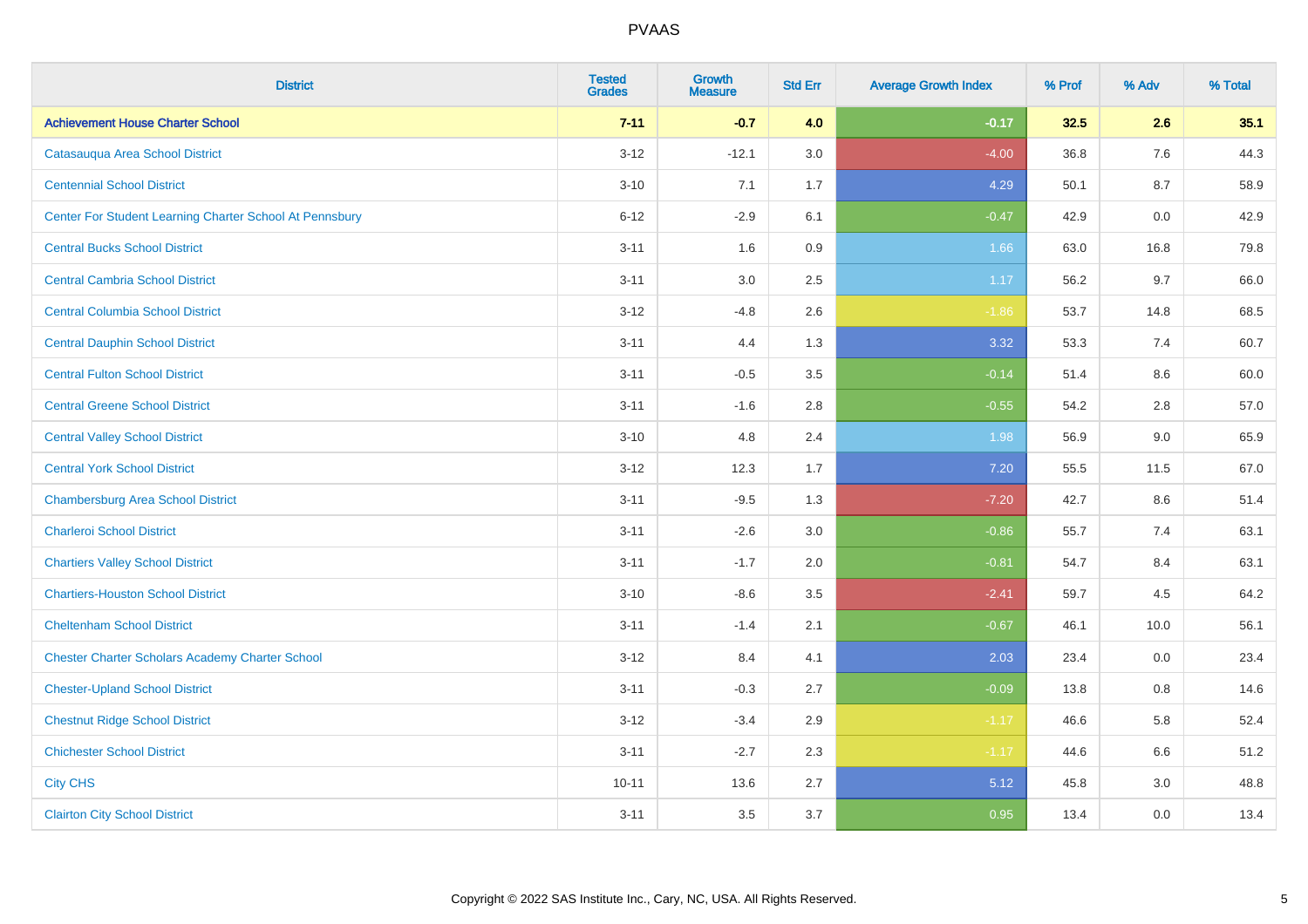| <b>District</b>                                    | <b>Tested</b><br><b>Grades</b> | <b>Growth</b><br><b>Measure</b> | <b>Std Err</b> | <b>Average Growth Index</b> | % Prof | % Adv | % Total |
|----------------------------------------------------|--------------------------------|---------------------------------|----------------|-----------------------------|--------|-------|---------|
| <b>Achievement House Charter School</b>            | $7 - 11$                       | $-0.7$                          | 4.0            | $-0.17$                     | 32.5   | 2.6   | 35.1    |
| <b>Clarion Area School District</b>                | $3 - 11$                       | 10.3                            | 4.1            | 2.51                        | 45.4   | 14.6  | 60.0    |
| <b>Clarion-Limestone Area School District</b>      | $3 - 12$                       | $-2.5$                          | 4.1            | $-0.60$                     | 56.8   | 6.8   | 63.6    |
| <b>Claysburg-Kimmel School District</b>            | $3 - 11$                       | $-5.7$                          | 4.0            | $-1.42$                     | 42.9   | 8.2   | 51.0    |
| <b>Clearfield Area School District</b>             | $3 - 10$                       | $-9.4$                          | 2.6            | $-3.56$                     | 43.0   | 3.1   | 46.1    |
| <b>Coatesville Area School District</b>            | $3 - 11$                       | $-4.4$                          | 1.7            | $-2.62$                     | 36.3   | 4.2   | 40.5    |
| <b>Cocalico School District</b>                    | $3 - 11$                       | 10.6                            | 2.0            | 5.18                        | 50.8   | 14.1  | 64.8    |
| <b>Collegium Charter School</b>                    | $3 - 10$                       | 5.9                             | 2.5            | 2.33                        | 38.1   | 7.9   | 46.0    |
| <b>Colonial School District</b>                    | $3 - 11$                       | 14.0                            | 1.7            | 8.21                        | 60.2   | 19.6  | 79.8    |
| <b>Columbia Borough School District</b>            | $3 - 12$                       | $-3.1$                          | 3.5            | $-0.89$                     | 29.5   | 1.9   | 31.4    |
| <b>Columbia-Montour AVTS</b>                       | $9 - 10$                       | $-12.5$                         | 3.0            | $-4.16$                     | 22.3   | 0.6   | 22.9    |
| <b>Commodore Perry School District</b>             | $3 - 11$                       | 3.2                             | 5.5            | 0.58                        | 58.3   | 0.0   | 58.3    |
| <b>Commonwealth Charter Academy Charter School</b> | $3 - 10$                       | 9.1                             | 1.9            | 4.90                        | 47.2   | 9.1   | 56.3    |
| Community Academy Of Philadelphia Charter School   | $3 - 11$                       | 5.8                             | 2.7            | 2.12                        | 26.7   | 0.9   | 27.6    |
| Conemaugh Township Area School District            | $3 - 12$                       | $-3.7$                          | 3.4            | $-1.09$                     | 53.8   | 17.6  | 71.4    |
| <b>Conemaugh Valley School District</b>            | $3 - 12$                       | $-3.2$                          | 4.1            | $-0.78$                     | 48.2   | 5.6   | 53.7    |
| <b>Conestoga Valley School District</b>            | $3 - 11$                       | 8.7                             | 1.8            | 4.69                        | 60.3   | 13.5  | 73.8    |
| <b>Conewago Valley School District</b>             | $3 - 12$                       | $-0.9$                          | 2.0            | $-0.45$                     | 51.7   | 9.6   | 61.3    |
| <b>Conneaut School District</b>                    | $3 - 12$                       | $-7.5$                          | 2.6            | $-2.91$                     | 38.4   | 7.4   | 45.8    |
| <b>Connellsville Area School District</b>          | $3 - 11$                       | 6.1                             | 2.0            | 3.05                        | 45.4   | 7.8   | 53.2    |
| <b>Conrad Weiser Area School District</b>          | $3 - 11$                       | 3.6                             | 2.2            | 1.63                        | 52.1   | 2.1   | 54.2    |
| <b>Cornell School District</b>                     | $3 - 11$                       | $-1.6$                          | 5.0            | $-0.32$                     | 33.8   | 1.5   | 35.4    |
| <b>Cornwall-Lebanon School District</b>            | $3 - 11$                       | 8.3                             | 1.6            | 5.08                        | 47.2   | 8.4   | 55.6    |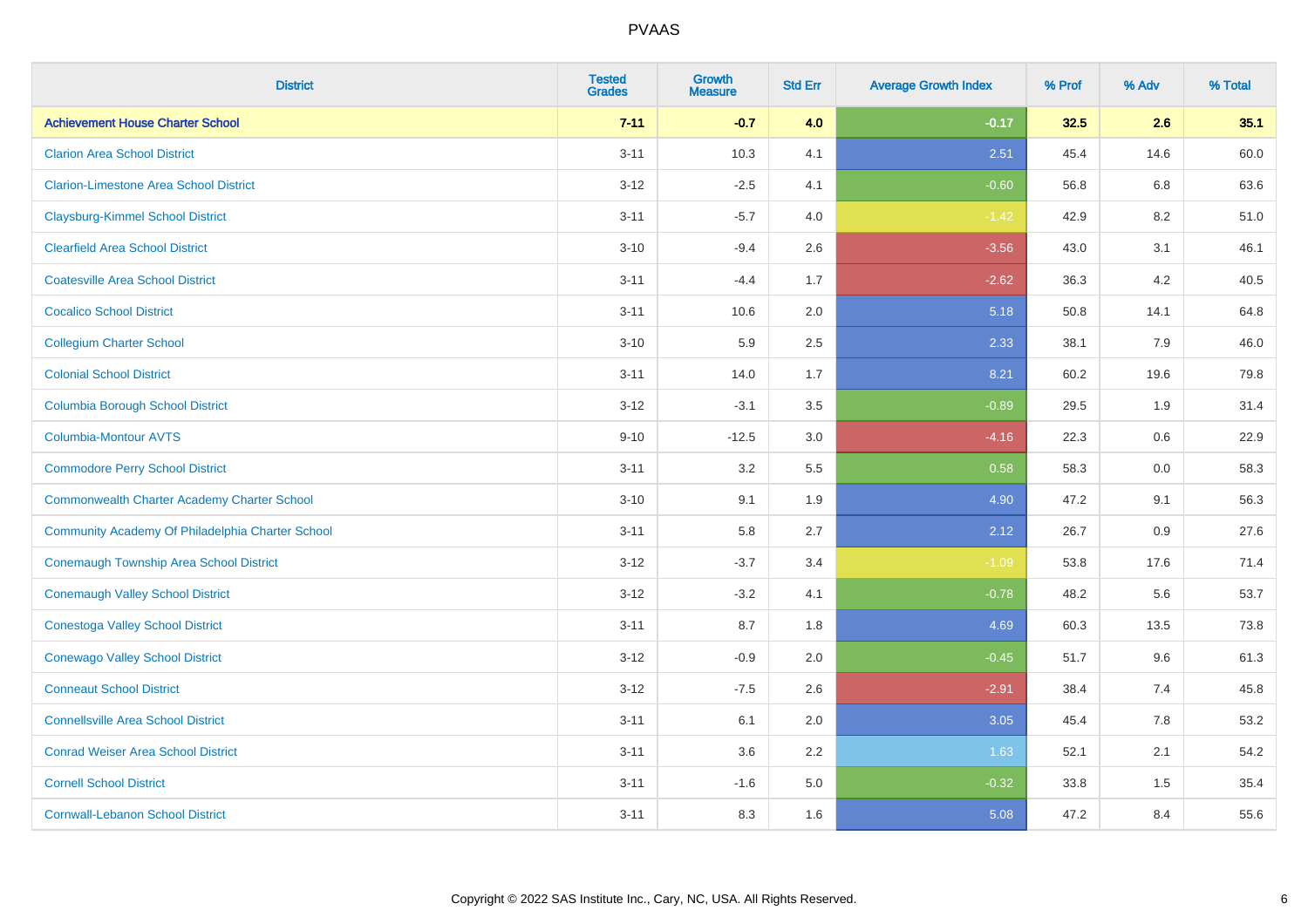| <b>District</b>                          | <b>Tested</b><br><b>Grades</b> | <b>Growth</b><br><b>Measure</b> | <b>Std Err</b> | <b>Average Growth Index</b> | % Prof | % Adv | % Total |
|------------------------------------------|--------------------------------|---------------------------------|----------------|-----------------------------|--------|-------|---------|
| <b>Achievement House Charter School</b>  | $7 - 11$                       | $-0.7$                          | 4.0            | $-0.17$                     | 32.5   | 2.6   | 35.1    |
| <b>Corry Area School District</b>        | $3 - 11$                       | $-5.3$                          | 2.6            | $-2.03$                     | 38.5   | 6.0   | 44.5    |
| <b>Coudersport Area School District</b>  | $3 - 11$                       | 7.7                             | 3.7            | 2.06                        | 55.7   | 8.2   | 63.9    |
| <b>Council Rock School District</b>      | $3 - 11$                       | 8.9                             | 1.2            | 7.65                        | 62.8   | 16.6  | 79.4    |
| <b>Cranberry Area School District</b>    | $3 - 12$                       | 9.2                             | 3.0            | 3.04                        | 47.5   | 10.2  | 57.6    |
| <b>Crawford Central School District</b>  | $3 - 11$                       | $-4.7$                          | 2.2            | $-2.15$                     | 40.6   | 10.5  | 51.1    |
| <b>Crestwood School District</b>         | $3 - 11$                       | $-0.4$                          | 2.4            | $-0.17$                     | 57.4   | 17.0  | 74.4    |
| <b>Cumberland Valley School District</b> | $3 - 12$                       | 18.5                            | 1.3            | 14.64                       | 60.7   | 23.4  | 84.1    |
| <b>Curwensville Area School District</b> | $3 - 11$                       | $-27.9$                         | 4.1            | $-6.72$                     | 42.5   | 4.1   | 46.6    |
| <b>Dallas School District</b>            | $3 - 11$                       | $-2.5$                          | $2.2\,$        | $-1.12$                     | 54.9   | 7.6   | 62.4    |
| <b>Dallastown Area School District</b>   | $3 - 11$                       | 13.5                            | 1.5            | 8.84                        | 56.0   | 17.9  | 73.8    |
| Daniel Boone Area School District        | $3 - 12$                       | 5.7                             | 2.0            | 2.88                        | 51.0   | 11.5  | 62.6    |
| <b>Danville Area School District</b>     | $3 - 11$                       | 0.4                             | 2.6            | 0.15                        | 57.4   | 18.4  | 75.7    |
| <b>Dauphin County Technical School</b>   | $9 - 11$                       | $-45.5$                         | 2.6            | $-17.72$                    | 14.4   | 2.5   | 16.9    |
| <b>Deer Lakes School District</b>        | $3 - 11$                       | 17.0                            | 2.7            | 6.32                        | 61.5   | 16.4  | 77.9    |
| <b>Delaware Valley School District</b>   | $3 - 11$                       | 12.6                            | 1.8            | 6.93                        | 55.2   | 16.2  | 71.4    |
| <b>Derry Area School District</b>        | $3 - 11$                       | 13.2                            | 2.8            | 4.69                        | 60.0   | 12.5  | 72.5    |
| <b>Derry Township School District</b>    | $3 - 10$                       | 12.8                            | 2.0            | 6.39                        | 54.8   | 25.8  | 80.6    |
| <b>Donegal School District</b>           | $3 - 12$                       | 3.1                             | 2.4            | 1.29                        | 60.6   | 9.1   | 69.7    |
| <b>Dover Area School District</b>        | $3 - 12$                       | 6.0                             | 2.1            | 2.94                        | 52.2   | 6.0   | 58.2    |
| Downingtown Area School District         | $3 - 11$                       | 12.1                            | 1.1            | 10.67                       | 60.0   | 23.5  | 83.6    |
| Dr Robert Ketterer Charter School Inc    | $6 - 12$                       | 10.1                            | 5.0            | 2.04                        | 14.9   | 0.4   | 15.3    |
| <b>Dubois Area School District</b>       | $3 - 11$                       | $-6.2$                          | 2.0            | $-3.07$                     | 50.9   | 13.4  | 64.3    |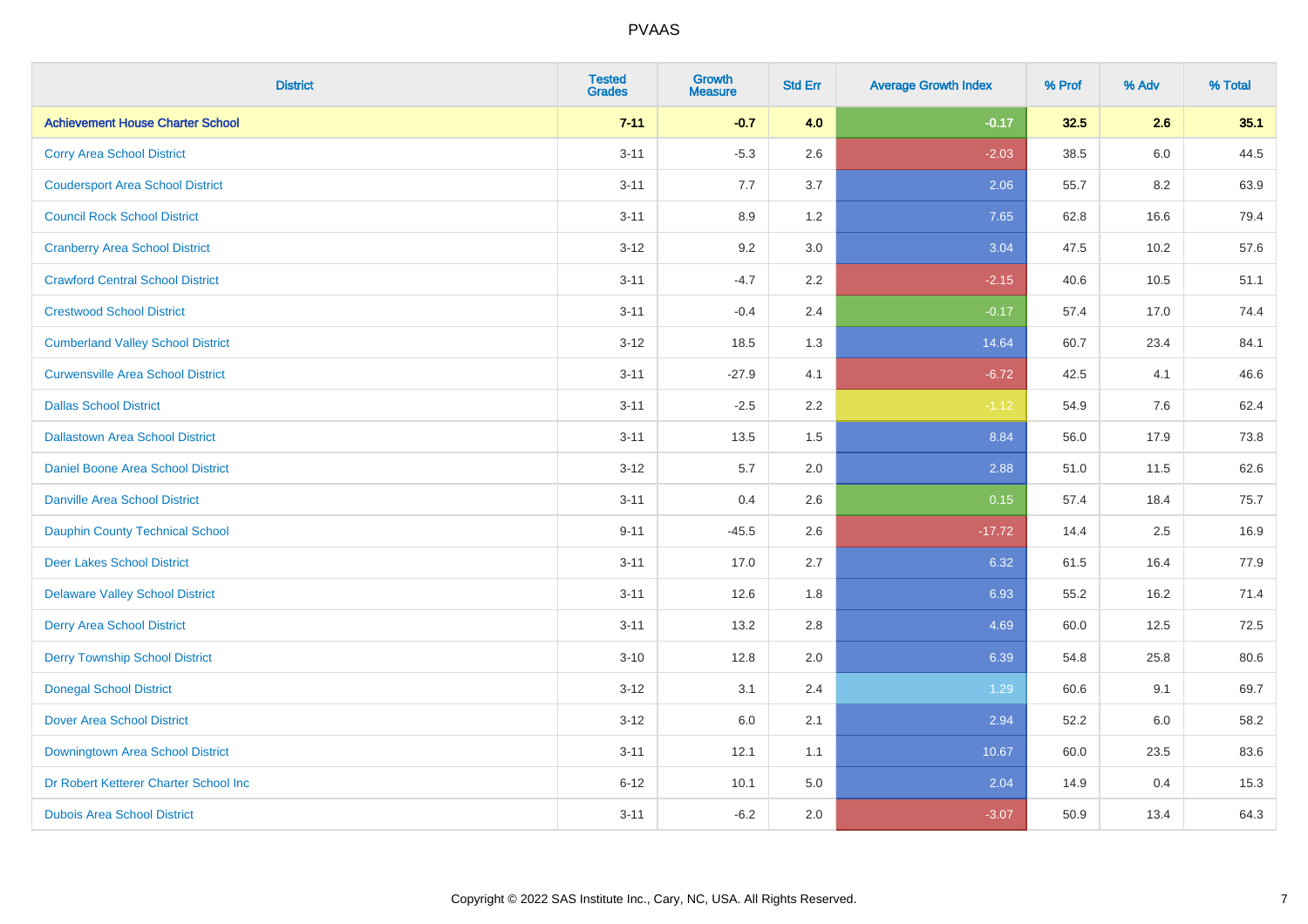| <b>District</b>                                   | <b>Tested</b><br><b>Grades</b> | <b>Growth</b><br><b>Measure</b> | <b>Std Err</b> | <b>Average Growth Index</b> | % Prof | % Adv | % Total |
|---------------------------------------------------|--------------------------------|---------------------------------|----------------|-----------------------------|--------|-------|---------|
| <b>Achievement House Charter School</b>           | $7 - 11$                       | $-0.7$                          | 4.0            | $-0.17$                     | 32.5   | 2.6   | 35.1    |
| <b>Dunmore School District</b>                    | $3 - 11$                       | $-7.7$                          | 2.9            | $-2.62$                     | 34.0   | 7.2   | 41.2    |
| <b>East Allegheny School District</b>             | $3 - 11$                       | $-6.3$                          | 3.3            | $-1.87$                     | 31.9   | 9.7   | 41.7    |
| <b>East Lycoming School District</b>              | $3 - 11$                       | $-6.0$                          | 2.7            | $-2.24$                     | 48.3   | 4.2   | 52.5    |
| <b>East Penn School District</b>                  | $3 - 11$                       | 4.1                             | 1.3            | 3.27                        | 55.8   | 11.5  | 67.3    |
| East Pennsboro Area School District               | $3 - 11$                       | $-4.2$                          | 2.5            | $-1.71$                     | 60.8   | 8.5   | 69.3    |
| <b>East Stroudsburg Area School District</b>      | $3 - 11$                       | 0.1                             | 1.6            | 0.05                        | 45.8   | 7.8   | 53.6    |
| <b>Eastern Lancaster County School District</b>   | $3 - 12$                       | 4.5                             | 2.2            | 2.09                        | 46.3   | 11.4  | 57.6    |
| <b>Eastern Lebanon County School District</b>     | $3 - 11$                       | 8.6                             | 2.2            | 3.84                        | 48.8   | 11.4  | 60.3    |
| <b>Eastern York School District</b>               | $3 - 11$                       | 9.6                             | 2.6            | 3.71                        | 56.3   | 12.6  | 68.9    |
| <b>Easton Area School District</b>                | $3 - 12$                       | $-4.1$                          | 1.4            | $-2.91$                     | 39.9   | 4.0   | 43.9    |
| <b>Elizabeth Forward School District</b>          | $3 - 11$                       | $-8.4$                          | 2.4            | $-3.41$                     | 51.7   | 4.0   | 55.7    |
| <b>Elizabethtown Area School District</b>         | $3 - 12$                       | $-0.9$                          | 1.9            | $-0.47$                     | 50.0   | 11.2  | 61.2    |
| <b>Elk Lake School District</b>                   | $3 - 11$                       | $-4.0$                          | 3.3            | $-1.23$                     | 46.2   | 3.3   | 49.4    |
| <b>Ellwood City Area School District</b>          | $3 - 11$                       | $-4.2$                          | 3.2            | $-1.29$                     | 54.1   | 14.1  | 68.2    |
| <b>Ephrata Area School District</b>               | $3 - 11$                       | 5.6                             | 1.8            | 3.12                        | 54.7   | 9.5   | 64.2    |
| <b>Erie City School District</b>                  | $3 - 12$                       | $-14.5$                         | 1.6            | $-9.26$                     | 25.4   | 3.0   | 28.4    |
| Esperanza Academy Charter School                  | $4 - 11$                       | 4.0                             | 2.5            | 1.61                        | 32.4   | 0.7   | 33.1    |
| <b>Esperanza Cyber Charter School</b>             | $3 - 11$                       | 7.1                             | 6.1            | 1.16                        | 9.1    | 0.0   | 9.1     |
| <b>Everett Area School District</b>               | $3 - 11$                       | 5.0                             | 3.4            | 1.47                        | 60.5   | 1.3   | 61.8    |
| <b>Executive Education Academy Charter School</b> | $3 - 10$                       | $-6.5$                          | 3.1            | $-2.08$                     | 23.7   | 2.2   | 25.8    |
| <b>Exeter Township School District</b>            | $3 - 11$                       | $-10.4$                         | 1.9            | $-5.44$                     | 50.6   | 2.7   | 53.3    |
| <b>Fairfield Area School District</b>             | $3 - 11$                       | $-5.6$                          | 3.4            | $-1.66$                     | 57.9   | 4.0   | 61.8    |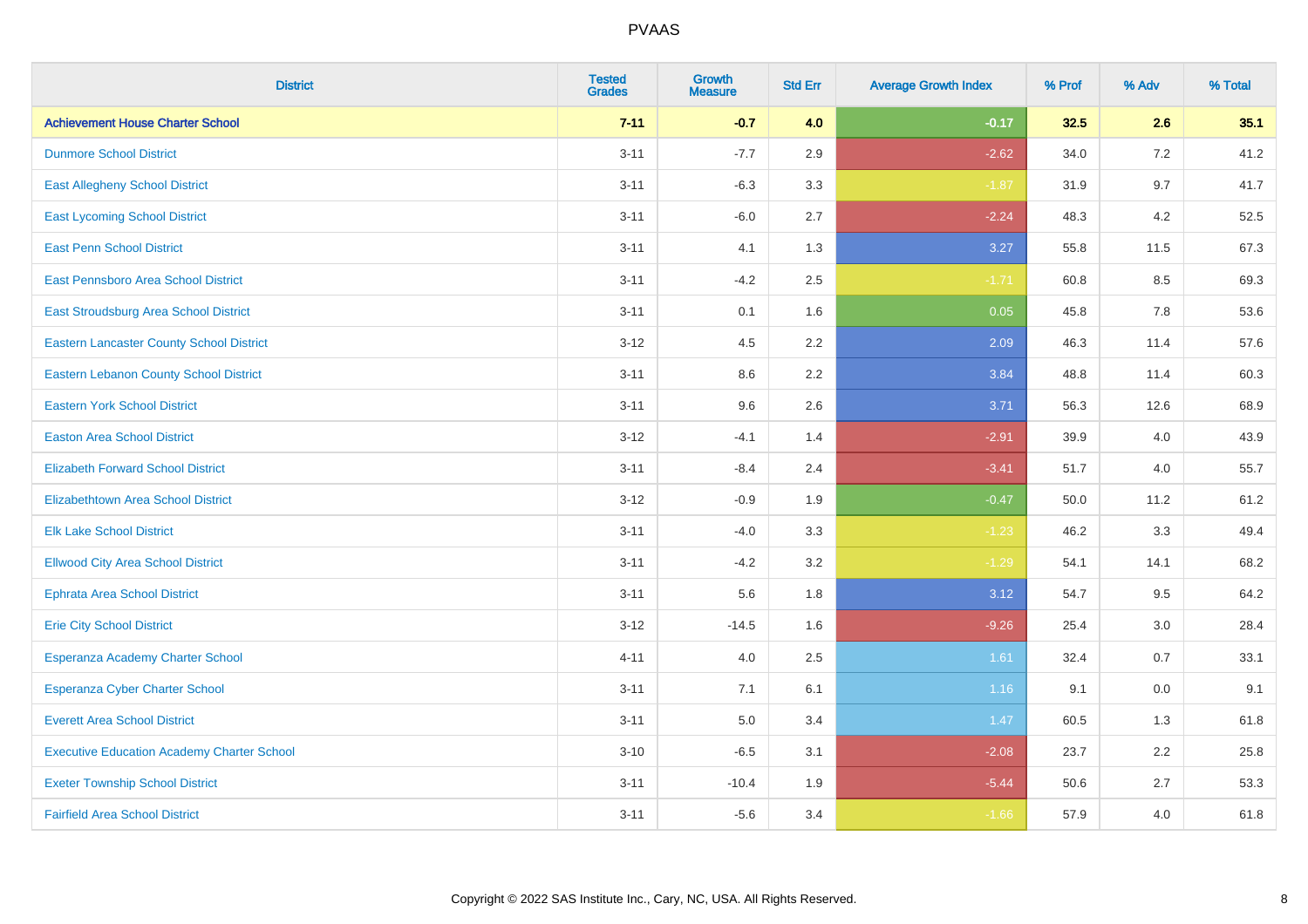| <b>District</b>                             | <b>Tested</b><br><b>Grades</b> | <b>Growth</b><br><b>Measure</b> | <b>Std Err</b> | <b>Average Growth Index</b> | % Prof | % Adv   | % Total |
|---------------------------------------------|--------------------------------|---------------------------------|----------------|-----------------------------|--------|---------|---------|
| <b>Achievement House Charter School</b>     | $7 - 11$                       | $-0.7$                          | 4.0            | $-0.17$                     | 32.5   | 2.6     | 35.1    |
| <b>Fairview School District</b>             | $3 - 11$                       | 3.4                             | 2.6            | 1.32                        | 57.2   | 17.6    | 74.8    |
| <b>Fannett-Metal School District</b>        | $3 - 11$                       | $-3.4$                          | 5.1            | $-0.67$                     | 38.7   | 8.1     | 46.8    |
| <b>Farrell Area School District</b>         | $3 - 11$                       | $-10.4$                         | 4.3            | $-2.41$                     | 19.0   | $0.0\,$ | 19.0    |
| <b>Ferndale Area School District</b>        | $3 - 10$                       | $-5.8$                          | 4.3            | $-1.33$                     | 40.0   | 0.0     | 40.0    |
| <b>Fleetwood Area School District</b>       | $3 - 10$                       | 12.2                            | 2.2            | 5.68                        | 53.5   | 11.6    | 65.2    |
| <b>Forbes Road School District</b>          | $3 - 11$                       | 2.8                             | 5.1            | 0.56                        | 41.4   | 10.3    | 51.7    |
| <b>Forest Area School District</b>          | $3 - 11$                       | $-4.4$                          | 5.4            | $-0.81$                     | 36.2   | 2.1     | 38.3    |
| <b>Forest City Regional School District</b> | $3 - 12$                       | $-6.0$                          | 3.0            | $-1.96$                     | 44.1   | $0.0\,$ | 44.1    |
| <b>Forest Hills School District</b>         | $3 - 11$                       | $-7.3$                          | 2.7            | $-2.74$                     | 41.1   | 13.7    | 54.8    |
| <b>Fort Cherry School District</b>          | $3 - 10$                       | $-5.9$                          | 3.8            | $-1.56$                     | 55.2   | $5.2\,$ | 60.3    |
| <b>Fort Leboeuf School District</b>         | $3 - 11$                       | 11.7                            | 2.5            | 4.73                        | 48.5   | 21.1    | 69.6    |
| Fox Chapel Area School District             | $3 - 11$                       | 9.8                             | 1.8            | 5.36                        | 56.6   | 28.6    | 85.2    |
| <b>Franklin Area School District</b>        | $3 - 11$                       | 6.6                             | 2.8            | 2.34                        | 48.2   | 4.5     | 52.7    |
| <b>Franklin Regional School District</b>    | $3 - 11$                       | 2.0                             | 1.9            | 1.02                        | 66.7   | 15.5    | 82.1    |
| <b>Frazier School District</b>              | $3 - 11$                       | $-17.2$                         | 3.7            | $-4.70$                     | 37.1   | 1.6     | 38.7    |
| <b>Freedom Area School District</b>         | $3 - 11$                       | $-7.1$                          | 3.0            | $-2.37$                     | 43.8   | 4.2     | 47.9    |
| <b>Freeport Area School District</b>        | $3 - 10$                       | 9.7                             | 2.5            | 3.91                        | 57.5   | 17.8    | 75.3    |
| <b>Galeton Area School District</b>         | $3 - 11$                       | 2.2                             | 5.3            | 0.42                        | 41.3   | 4.4     | 45.6    |
| <b>Garnet Valley School District</b>        | $3 - 10$                       | 10.9                            | 1.7            | 6.53                        | 67.1   | 19.0    | 86.1    |
| <b>Gateway School District</b>              | $3 - 11$                       | 0.8                             | 2.2            | 0.38                        | 52.1   | 13.8    | 65.9    |
| <b>General Mclane School District</b>       | $3 - 11$                       | 3.1                             | 2.9            | 1.07                        | 62.3   | 4.9     | 67.2    |
| Gettysburg Area School District             | $3 - 11$                       | $-4.0$                          | 2.1            | $-1.89$                     | 45.3   | 14.0    | 59.3    |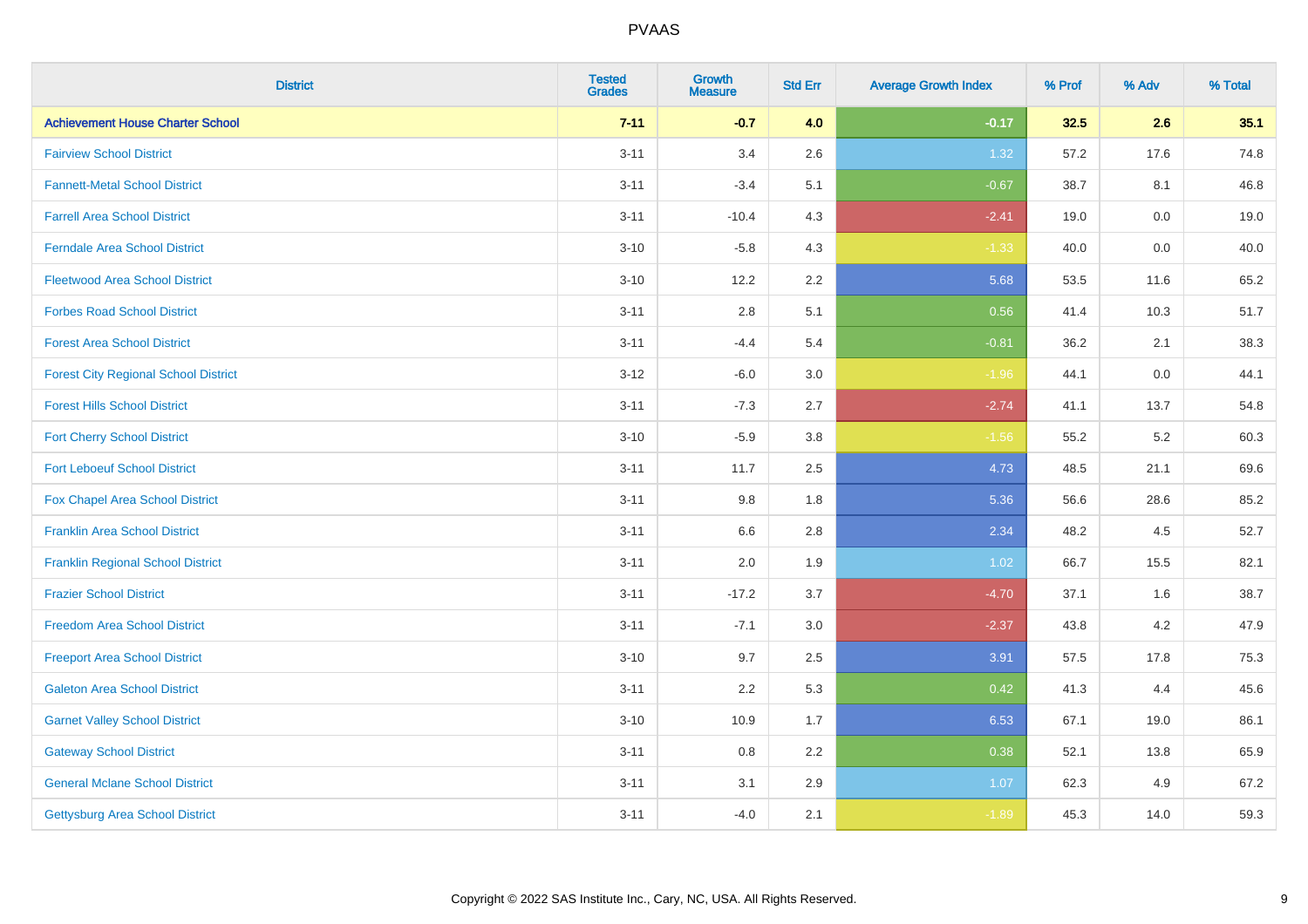| <b>District</b>                               | <b>Tested</b><br><b>Grades</b> | <b>Growth</b><br><b>Measure</b> | <b>Std Err</b> | <b>Average Growth Index</b> | % Prof | % Adv | % Total |
|-----------------------------------------------|--------------------------------|---------------------------------|----------------|-----------------------------|--------|-------|---------|
| <b>Achievement House Charter School</b>       | $7 - 11$                       | $-0.7$                          | 4.0            | $-0.17$                     | 32.5   | 2.6   | 35.1    |
| <b>Gillingham Charter School</b>              | $3 - 11$                       | $-4.4$                          | 5.6            | $-0.77$                     | 20.8   | 8.3   | 29.2    |
| <b>Girard School District</b>                 | $3 - 11$                       | $-0.6$                          | 2.7            | $-0.22$                     | 53.9   | 15.6  | 69.6    |
| <b>Glendale School District</b>               | $3 - 10$                       | $-0.9$                          | 3.7            | $-0.24$                     | 50.0   | 5.4   | 55.4    |
| <b>Governor Mifflin School District</b>       | $3 - 11$                       | 4.1                             | 1.8            | 2.33                        | 42.5   | 7.2   | 49.7    |
| <b>Great Valley School District</b>           | $3 - 11$                       | 15.0                            | 1.9            | 7.98                        | 50.0   | 35.0  | 85.0    |
| <b>Greater Johnstown School District</b>      | $3 - 11$                       | $-3.1$                          | 2.6            | $-1.19$                     | 26.1   | 0.0   | 26.1    |
| <b>Greater Latrobe School District</b>        | $3 - 11$                       | 0.6                             | 1.9            | 0.31                        | 55.5   | 14.1  | 69.5    |
| <b>Greater Nanticoke Area School District</b> | $3 - 12$                       | 11.2                            | 2.8            | 4.01                        | 38.0   | 12.4  | 50.4    |
| <b>Greencastle-Antrim School District</b>     | $3 - 11$                       | $-3.0$                          | 2.2            | $-1.36$                     | 62.4   | 9.9   | 72.3    |
| <b>Greensburg Salem School District</b>       | $3 - 11$                       | $-4.4$                          | 2.4            | $-1.88$                     | 47.6   | 4.9   | 52.4    |
| <b>Greenville Area School District</b>        | $3 - 11$                       | 0.7                             | 2.9            | 0.26                        | 53.4   | 6.9   | 60.3    |
| <b>Greenwood School District</b>              | $3 - 11$                       | 15.9                            | 3.9            | 4.11                        | 50.0   | 25.0  | 75.0    |
| <b>Grove City Area School District</b>        | $3 - 12$                       | 5.1                             | 2.4            | 2.09                        | 36.4   | 16.5  | 52.8    |
| <b>Halifax Area School District</b>           | $3 - 11$                       | 4.7                             | 3.9            | 1.22                        | 61.5   | 9.6   | 71.2    |
| <b>Hamburg Area School District</b>           | $3 - 11$                       | 8.9                             | 2.5            | 3.63                        | 43.5   | 8.2   | 51.7    |
| <b>Hampton Township School District</b>       | $3 - 11$                       | 5.1                             | 2.2            | 2.35                        | 54.0   | 28.2  | 82.2    |
| <b>Hanover Area School District</b>           | $3 - 11$                       | 2.2                             | 4.6            | 0.48                        | 42.9   | 5.7   | 48.6    |
| <b>Hanover Public School District</b>         | $3 - 11$                       | 5.2                             | 2.8            | 1.83                        | 52.2   | 14.4  | 66.7    |
| <b>Harbor Creek School District</b>           | $3 - 11$                       | $-7.1$                          | 2.7            | $-2.67$                     | 48.8   | 15.2  | 64.0    |
| Harmony Area School District                  | $3 - 10$                       | 4.5                             | 6.3            | 0.72                        | 33.3   | 13.3  | 46.7    |
| <b>Harrisburg City School District</b>        | $3 - 11$                       | $-0.4$                          | 2.1            | $-0.19$                     | 15.1   | 0.4   | 15.5    |
| <b>Hatboro-Horsham School District</b>        | $3 - 11$                       | $-12.8$                         | 1.7            | $-7.47$                     | 45.6   | 7.2   | 52.8    |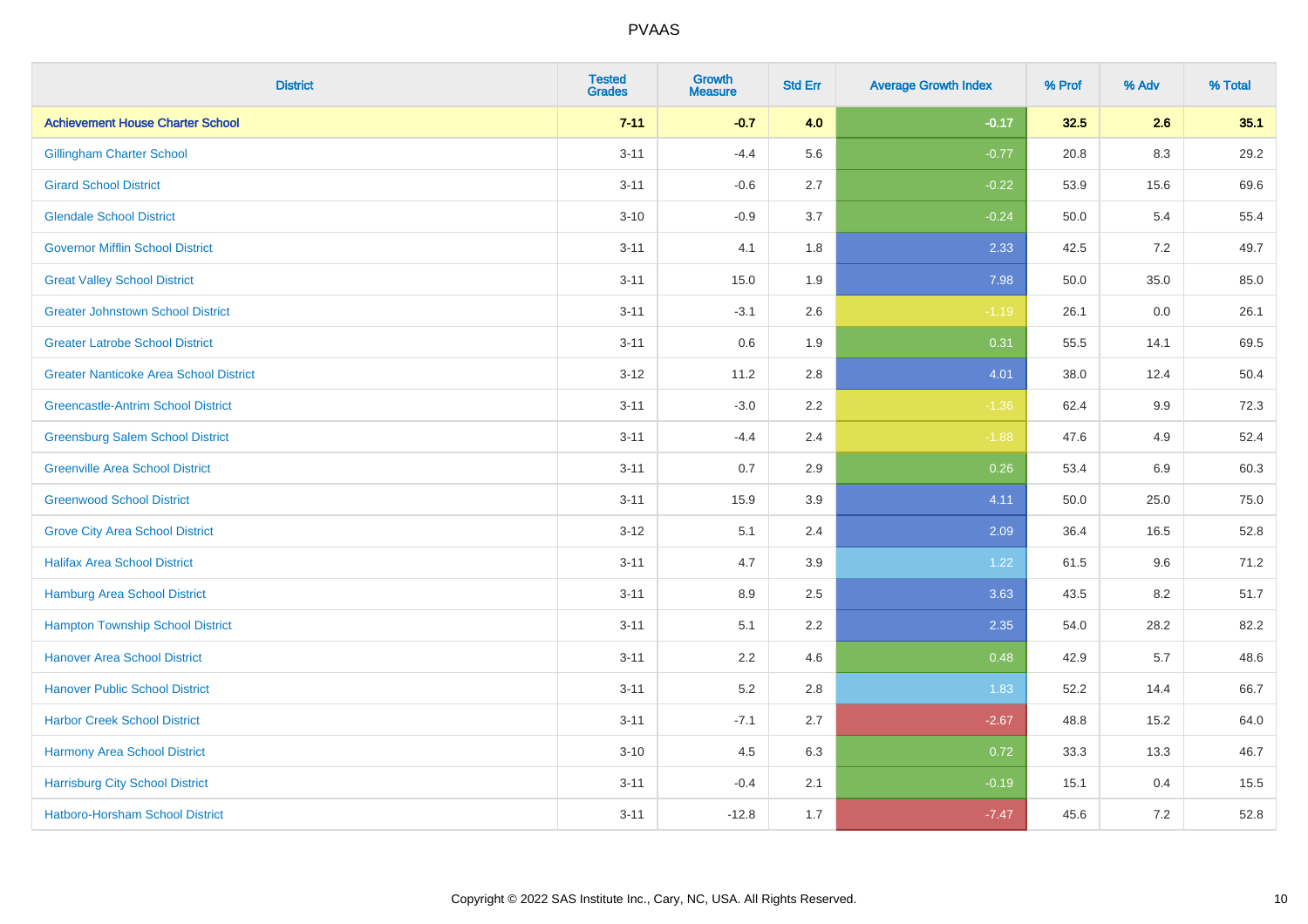| <b>District</b>                               | <b>Tested</b><br><b>Grades</b> | <b>Growth</b><br><b>Measure</b> | <b>Std Err</b> | <b>Average Growth Index</b> | % Prof | % Adv   | % Total |
|-----------------------------------------------|--------------------------------|---------------------------------|----------------|-----------------------------|--------|---------|---------|
| <b>Achievement House Charter School</b>       | $7 - 11$                       | $-0.7$                          | 4.0            | $-0.17$                     | 32.5   | 2.6     | 35.1    |
| <b>Haverford Township School District</b>     | $3 - 11$                       | 8.0                             | 1.5            | 5.27                        | 53.0   | 25.5    | 78.6    |
| <b>Hazleton Area School District</b>          | $3 - 11$                       | 9.6                             | 1.4            | 6.77                        | 45.0   | 7.8     | 52.9    |
| <b>Hempfield Area School District</b>         | $3-12$                         | 4.6                             | 1.6            | 2.86                        | 53.5   | 20.1    | 73.6    |
| <b>Hempfield School District</b>              | $3 - 11$                       | 0.1                             | 1.4            | 0.08                        | 58.2   | 9.9     | 68.2    |
| <b>Hermitage School District</b>              | $3 - 12$                       | 3.8                             | 2.4            | 1.60                        | 57.5   | 9.3     | 66.8    |
| <b>Highlands School District</b>              | $3 - 11$                       | $-7.4$                          | 2.7            | $-2.76$                     | 44.4   | 3.7     | 48.2    |
| <b>Hollidaysburg Area School District</b>     | $3 - 11$                       | 6.0                             | 2.1            | 2.88                        | 57.1   | 12.3    | 69.4    |
| <b>Homer-Center School District</b>           | $3 - 11$                       | 9.7                             | 3.6            | 2.70                        | 45.1   | 17.2    | 62.3    |
| Hope For Hyndman Charter School               | $3 - 11$                       | $-2.0$                          | 6.1            | $-0.32$                     | 33.3   | 0.0     | 33.3    |
| <b>Hopewell Area School District</b>          | $3 - 11$                       | 2.6                             | 2.7            | 0.97                        | 58.4   | 4.0     | 62.4    |
| Huntingdon Area School District               | $3 - 11$                       | $-2.0$                          | 2.7            | $-0.72$                     | 36.8   | 10.3    | 47.0    |
| Imhotep Institute Charter High School         | $9 - 11$                       | $-5.3$                          | 5.8            | $-0.92$                     | 25.0   | $0.0\,$ | 25.0    |
| Indiana Area School District                  | $3 - 11$                       | $-5.3$                          | 2.3            | $-2.28$                     | 47.6   | 18.4    | 66.1    |
| <b>Innovative Arts Academy Charter School</b> | $6 - 11$                       | $-9.1$                          | 3.7            | $-2.44$                     | 9.5    | $0.0\,$ | 9.5     |
| Insight PA Cyber Charter School               | $3 - 11$                       | 0.7                             | 5.7            | 0.12                        | 50.0   | 4.8     | 54.8    |
| <b>Interboro School District</b>              | $3 - 12$                       | $-7.3$                          | 2.1            | $-3.43$                     | 46.6   | 4.8     | 51.4    |
| <b>Iroquois School District</b>               | $3 - 11$                       | 13.1                            | 3.0            | 4.35                        | 48.2   | 7.8     | 56.0    |
| <b>Jamestown Area School District</b>         | $3 - 11$                       | 13.5                            | 4.2            | 3.19                        | 64.4   | 13.3    | 77.8    |
| Jeannette City School District                | $3 - 11$                       | $-4.3$                          | $3.8\,$        | $-1.13$                     | 46.7   | 7.5     | 54.2    |
| Jefferson County-Dubois AVTS                  | $9 - 11$                       | $-16.2$                         | 3.9            | $-4.16$                     | 23.0   | 0.0     | 23.0    |
| Jefferson-Morgan School District              | $3 - 10$                       | $-9.9$                          | 4.2            | $-2.35$                     | 43.8   | 4.2     | 47.9    |
| <b>Jenkintown School District</b>             | $3 - 11$                       | 12.5                            | 4.4            | 2.84                        | 54.6   | 29.6    | 84.1    |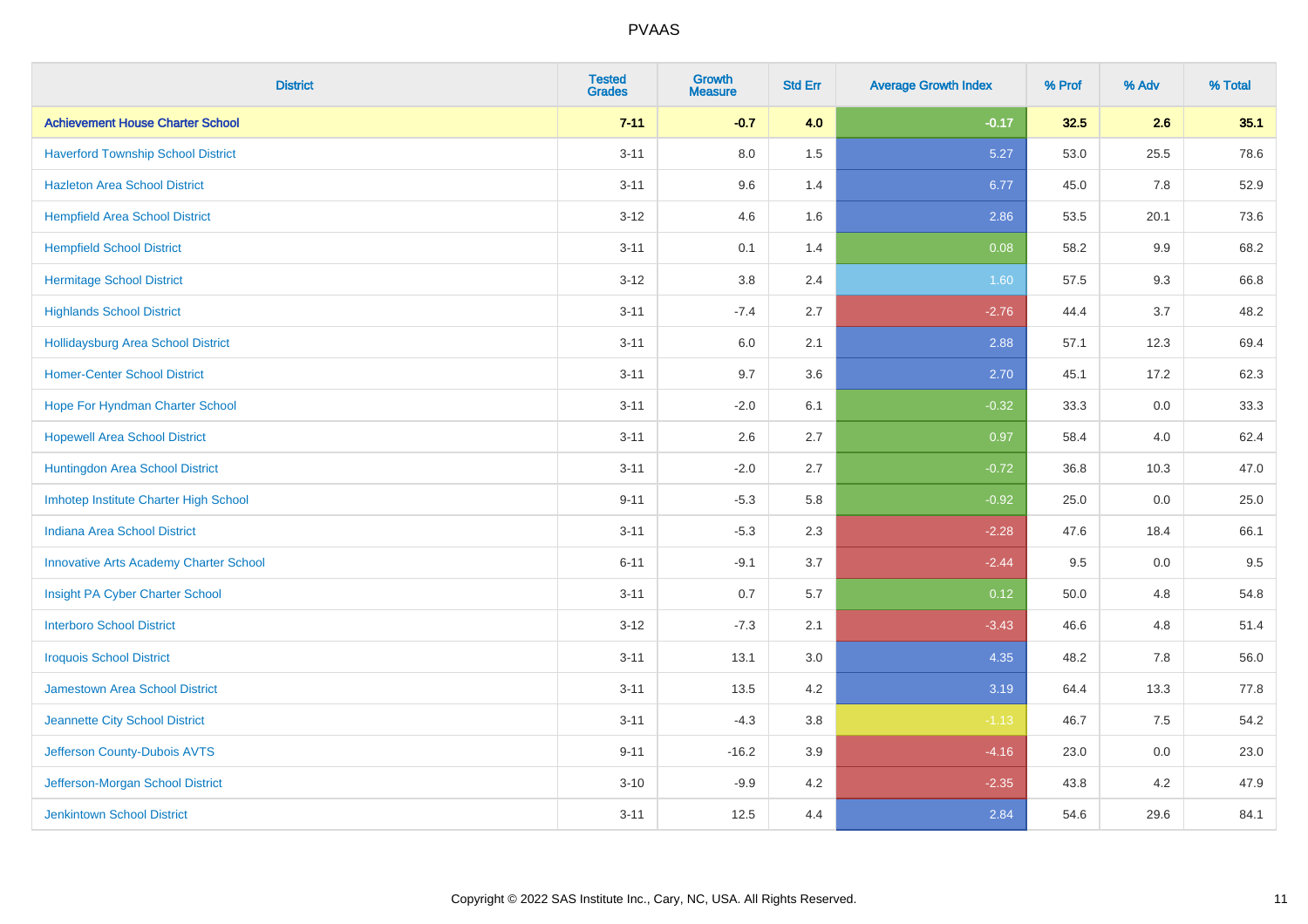| <b>District</b>                                 | <b>Tested</b><br><b>Grades</b> | <b>Growth</b><br><b>Measure</b> | <b>Std Err</b> | <b>Average Growth Index</b> | % Prof | % Adv   | % Total |
|-------------------------------------------------|--------------------------------|---------------------------------|----------------|-----------------------------|--------|---------|---------|
| <b>Achievement House Charter School</b>         | $7 - 11$                       | $-0.7$                          | 4.0            | $-0.17$                     | 32.5   | 2.6     | 35.1    |
| <b>Jersey Shore Area School District</b>        | $3 - 11$                       | 0.5                             | 2.6            | 0.21                        | 47.1   | $9.2\,$ | 56.2    |
| Jim Thorpe Area School District                 | $3 - 11$                       | $-5.8$                          | 2.7            | $-2.19$                     | 33.3   | 7.4     | 40.7    |
| Johnsonburg Area School District                | $3 - 11$                       | $-14.1$                         | 3.9            | $-3.62$                     | 54.0   | 4.6     | 58.6    |
| <b>Juniata County School District</b>           | $3 - 12$                       | $-4.9$                          | 2.1            | $-2.26$                     | 38.5   | 2.9     | 41.4    |
| <b>Juniata Valley School District</b>           | $3 - 11$                       | $-3.9$                          | 3.5            | $-1.10$                     | 44.4   | 3.5     | 47.8    |
| <b>Kane Area School District</b>                | $3 - 10$                       | $-3.7$                          | 3.2            | $-1.17$                     | 39.5   | 9.9     | 49.4    |
| <b>Karns City Area School District</b>          | $3 - 11$                       | $-6.0$                          | 2.9            | $-2.03$                     | 53.1   | 8.3     | 61.5    |
| <b>Kennett Consolidated School District</b>     | $3 - 11$                       | 4.8                             | 1.8            | 2.61                        | 52.5   | 10.7    | 63.2    |
| <b>Keystone Central School District</b>         | $3 - 11$                       | $-5.1$                          | 2.0            | $-2.46$                     | 44.7   | 4.6     | 49.4    |
| <b>Keystone Education Center Charter School</b> | $3 - 12$                       | $-12.9$                         | 5.9            | $-2.19$                     | 28.0   | 0.0     | 28.0    |
| <b>Keystone Oaks School District</b>            | $3 - 11$                       | 5.5                             | 2.6            | 2.07                        | 53.2   | 12.1    | 65.4    |
| <b>Keystone School District</b>                 | $3 - 11$                       | 3.1                             | 3.3            | 0.94                        | 50.6   | 6.5     | 57.1    |
| <b>KIPP Dubois Charter School</b>               | $9 - 10$                       | 4.7                             | 3.3            | 1.40                        | 31.0   | 1.4     | 32.4    |
| <b>Kiski Area School District</b>               | $3 - 11$                       | $-3.7$                          | 2.0            | $-1.86$                     | 57.4   | 10.4    | 67.8    |
| <b>Kutztown Area School District</b>            | $3 - 12$                       | $-0.2$                          | 3.2            | $-0.05$                     | 55.4   | 13.3    | 68.7    |
| La Academia Partnership Charter School          | $6 - 11$                       | $-11.0$                         | 4.7            | $-2.34$                     | 6.8    | 0.0     | 6.8     |
| Lackawanna Trail School District                | $3 - 10$                       | $-21.7$                         | 3.5            | $-6.20$                     | 38.5   | 1.5     | 40.0    |
| <b>Lakeland School District</b>                 | $3 - 11$                       | 1.1                             | 2.8            | 0.38                        | 48.6   | 3.7     | 52.3    |
| Lake-Lehman School District                     | $3 - 11$                       | 10.8                            | 2.7            | 3.93                        | 55.3   | 7.9     | 63.2    |
| <b>Lakeview School District</b>                 | $3 - 11$                       | $-0.9$                          | 3.7            | $-0.24$                     | 60.3   | 3.2     | 63.5    |
| Lampeter-Strasburg School District              | $3 - 12$                       | $-8.6$                          | 2.0            | $-4.33$                     | 55.1   | $9.8\,$ | 64.8    |
| <b>Lancaster School District</b>                | $3 - 12$                       | $-15.8$                         | 1.5            | $-10.90$                    | 14.6   | 2.3     | 16.9    |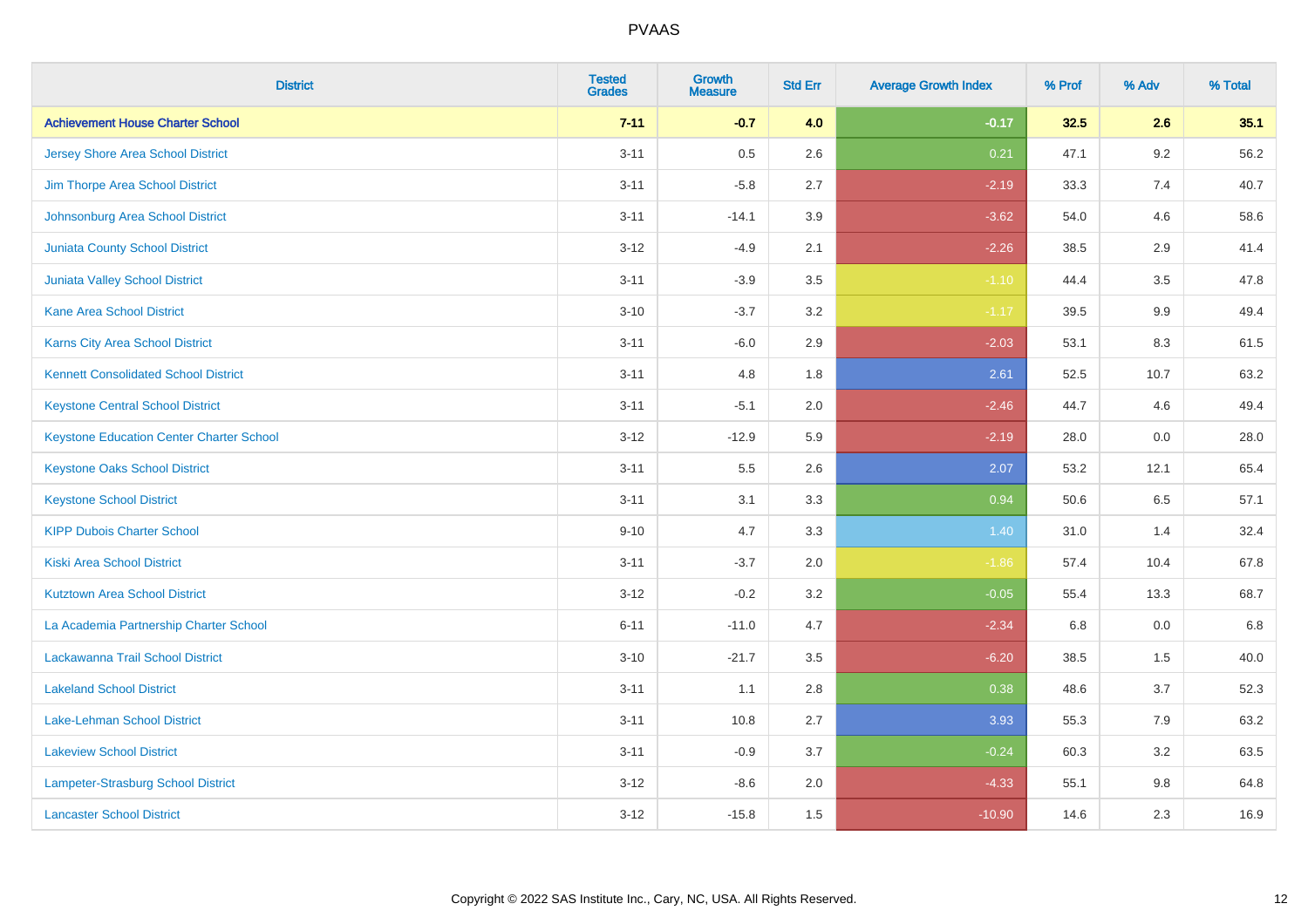| <b>District</b>                                    | <b>Tested</b><br><b>Grades</b> | Growth<br><b>Measure</b> | <b>Std Err</b> | <b>Average Growth Index</b> | % Prof | % Adv   | % Total |
|----------------------------------------------------|--------------------------------|--------------------------|----------------|-----------------------------|--------|---------|---------|
| <b>Achievement House Charter School</b>            | $7 - 11$                       | $-0.7$                   | 4.0            | $-0.17$                     | 32.5   | 2.6     | 35.1    |
| <b>Laurel Highlands School District</b>            | $3 - 11$                       | 4.3                      | 2.4            | 1.81                        | 44.9   | 9.6     | 54.5    |
| <b>Laurel School District</b>                      | $3 - 11$                       | 1.8                      | 3.1            | 0.59                        | 70.1   | 2.3     | 72.4    |
| <b>Lawrence County CTC</b>                         | $10 - 11$                      | $-21.7$                  | 3.6            | $-6.05$                     | 19.8   | $0.0\,$ | 19.8    |
| <b>Lebanon School District</b>                     | $3 - 11$                       | $-1.6$                   | 1.9            | $-0.80$                     | 24.4   | 2.6     | 27.0    |
| Leechburg Area School District                     | $3 - 11$                       | 4.4                      | 4.0            | 1.09                        | 47.8   | 19.6    | 67.4    |
| Lehigh Career & Technical Institute                | $10 - 12$                      | 5.6                      | 5.6            | 0.99                        | 78.3   | 0.0     | 78.3    |
| Lehigh Valley Academy Regional Charter School      | $3 - 11$                       | 0.7                      | 2.3            | 0.32                        | 46.3   | 5.0     | 51.4    |
| Lehigh Valley Charter High School For The Arts     | $9 - 10$                       | 7.3                      | 2.6            | 2.82                        | 62.3   | 18.2    | 80.5    |
| <b>Lehighton Area School District</b>              | $3 - 11$                       | $-1.6$                   | 2.3            | $-0.70$                     | 51.1   | 5.6     | 56.7    |
| <b>Lewisburg Area School District</b>              | $3 - 11$                       | $-2.7$                   | 2.6            | $-1.03$                     | 57.0   | 18.5    | 75.6    |
| <b>Ligonier Valley School District</b>             | $3 - 11$                       | 4.2                      | 3.1            | 1.34                        | 59.1   | 10.3    | 69.5    |
| Lincoln Leadership Academy Charter School          | $3 - 12$                       | 14.2                     | 6.4            | 2.22                        | 23.5   | 0.0     | 23.5    |
| <b>Lincoln Park Performing Arts Charter School</b> | $7 - 11$                       | 3.6                      | 2.5            | 1.42                        | 59.6   | 14.7    | 74.3    |
| <b>Line Mountain School District</b>               | $3 - 11$                       | 4.1                      | 3.2            | 1.27                        | 52.9   | 9.2     | 62.1    |
| <b>Littlestown Area School District</b>            | $3 - 11$                       | 11.4                     | 2.5            | 4.62                        | 55.2   | 10.4    | 65.6    |
| <b>Lower Dauphin School District</b>               | $3 - 11$                       | 0.6                      | 1.9            | 0.33                        | 49.2   | 12.6    | 61.8    |
| <b>Lower Merion School District</b>                | $3 - 11$                       | 19.0                     | 1.3            | 14.93                       | 55.6   | 29.9    | 85.5    |
| <b>Lower Moreland Township School District</b>     | $3 - 11$                       | 2.0                      | 2.2            | 0.95                        | 62.8   | 17.0    | 79.8    |
| <b>Loyalsock Township School District</b>          | $3 - 12$                       | 4.2                      | 2.8            | 1.47                        | 54.3   | 2.1     | 56.4    |
| <b>Mahanoy Area School District</b>                | $3 - 10$                       | $-9.0$                   | 3.6            | $-2.49$                     | 26.2   | 1.6     | 27.9    |
| <b>Manheim Central School District</b>             | $3 - 11$                       | 2.1                      | 2.1            | 1.01                        | 53.2   | 11.6    | 64.8    |
| <b>Manheim Township School District</b>            | $3 - 12$                       | $-0.9$                   | 1.6            | $-0.58$                     | 53.2   | 15.5    | 68.7    |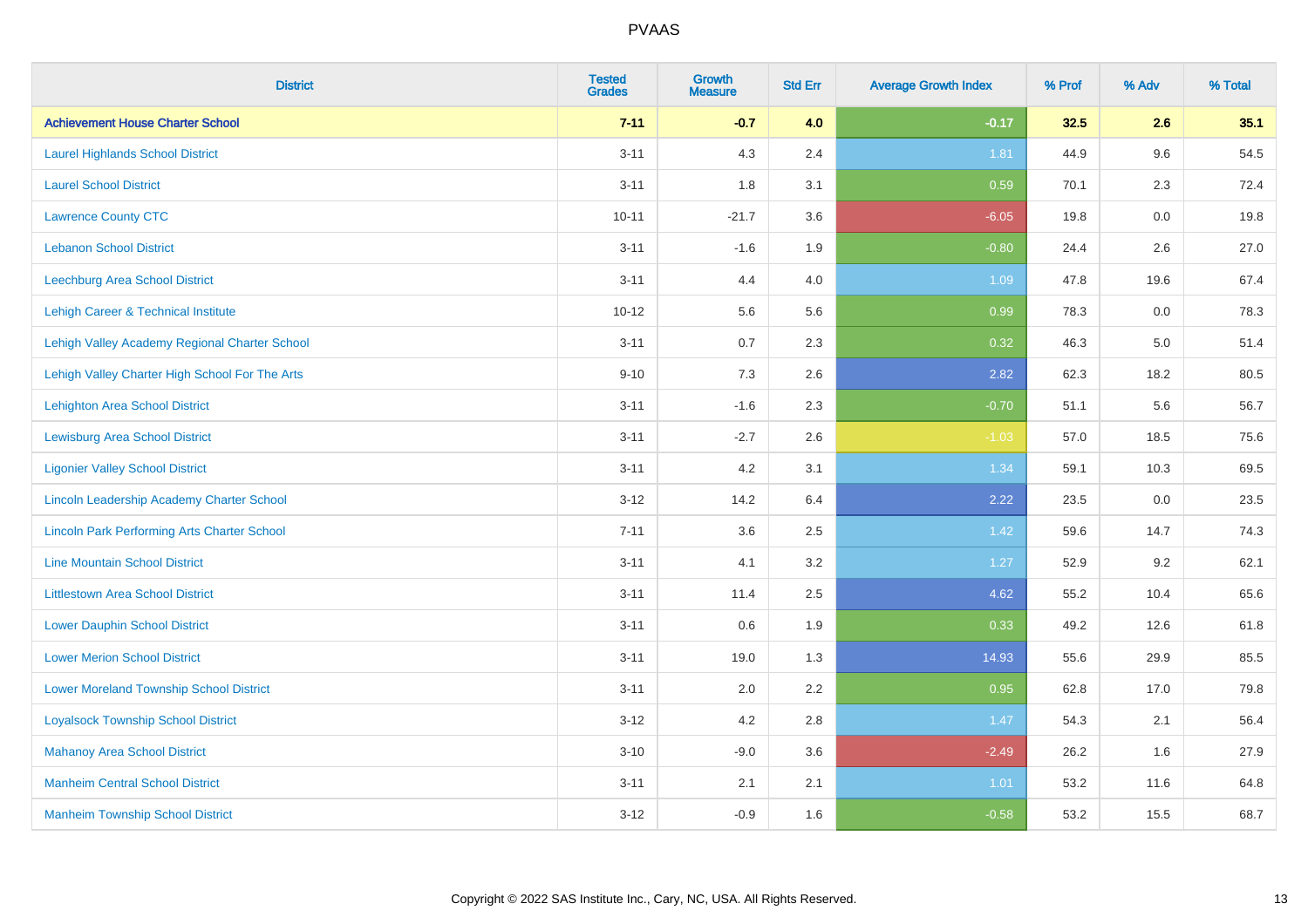| <b>District</b>                                | <b>Tested</b><br><b>Grades</b> | <b>Growth</b><br><b>Measure</b> | <b>Std Err</b> | <b>Average Growth Index</b> | % Prof | % Adv | % Total |
|------------------------------------------------|--------------------------------|---------------------------------|----------------|-----------------------------|--------|-------|---------|
| <b>Achievement House Charter School</b>        | $7 - 11$                       | $-0.7$                          | 4.0            | $-0.17$                     | 32.5   | 2.6   | 35.1    |
| <b>Marion Center Area School District</b>      | $3 - 10$                       | $-12.0$                         | 3.1            | $-3.87$                     | 33.7   | 1.1   | 34.8    |
| <b>Maritime Academy Charter School</b>         | $3 - 10$                       | $-11.4$                         | 3.5            | $-3.29$                     | 15.2   | 0.0   | 15.2    |
| <b>Marple Newtown School District</b>          | $3 - 11$                       | 2.0                             | 2.4            | 0.81                        | 57.6   | 12.8  | 70.4    |
| <b>Mars Area School District</b>               | $3 - 10$                       | 5.7                             | 2.1            | 2.75                        | 57.9   | 18.2  | 76.1    |
| <b>MaST Community Charter School</b>           | $3 - 10$                       | $-4.1$                          | 2.7            | $-1.52$                     | 44.0   | 9.5   | 53.4    |
| <b>MaST Community Charter School II</b>        | $3 - 10$                       | 4.4                             | 3.2            | 1.37                        | 28.4   | 3.4   | 31.8    |
| Mastery Charter High School-Lenfest Campus     | $7 - 11$                       | 2.5                             | 5.7            | 0.43                        | 40.0   | 0.0   | 40.0    |
| <b>Mastery Charter School - Gratz Campus</b>   | $7 - 10$                       | $-23.9$                         | 4.5            | $-5.29$                     | 2.9    | 0.0   | $2.9\,$ |
| <b>Mastery Charter School - Hardy Williams</b> | $3 - 11$                       | 11.4                            | 3.4            | 3.33                        | 44.3   | 5.7   | 50.0    |
| <b>Mastery Charter School - Pickett Campus</b> | $6 - 10$                       | 5.6                             | 5.7            | 1.00                        | 27.8   | 0.0   | 27.8    |
| Mastery Charter School - Shoemaker Campus      | $7 - 10$                       | 4.1                             | 3.0            | 1.34                        | 20.9   | 3.3   | 24.2    |
| <b>Mastery Charter School - Thomas Campus</b>  | $3 - 10$                       | 2.1                             | 6.2            | 0.33                        | 28.6   | 0.0   | 28.6    |
| <b>Mcguffey School District</b>                | $3 - 11$                       | 2.1                             | 2.6            | 0.81                        | 57.7   | 3.1   | 60.8    |
| <b>Mckeesport Area School District</b>         | $3 - 12$                       | 9.0                             | 2.4            | 3.72                        | 31.0   | 4.5   | 35.5    |
| Mechanicsburg Area School District             | $3 - 11$                       | 5.9                             | 1.8            | 3.29                        | 57.2   | 13.7  | 70.9    |
| <b>Mercer Area School District</b>             | $3 - 11$                       | $-0.2$                          | 3.3            | $-0.06$                     | 56.0   | 8.0   | 64.0    |
| <b>Methacton School District</b>               | $3 - 11$                       | 2.5                             | 1.7            | 1.43                        | 62.5   | 16.4  | 79.0    |
| Meyersdale Area School District                | $3 - 11$                       | 4.2                             | 4.0            | 1.07                        | 43.1   | 6.9   | 50.0    |
| <b>Mid Valley School District</b>              | $3 - 10$                       | $-1.7$                          | 3.0            | $-0.55$                     | 45.1   | 7.8   | 52.9    |
| <b>Middletown Area School District</b>         | $3 - 11$                       | $-5.3$                          | 2.6            | $-2.05$                     | 46.4   | 5.3   | 51.7    |
| <b>Midd-West School District</b>               | $3 - 11$                       | 10.3                            | 2.7            | 3.80                        | 58.0   | 13.4  | 71.4    |
| <b>Mifflin County School District</b>          | $3 - 11$                       | 9.1                             | 1.7            | 5.49                        | 47.1   | 6.7   | 53.8    |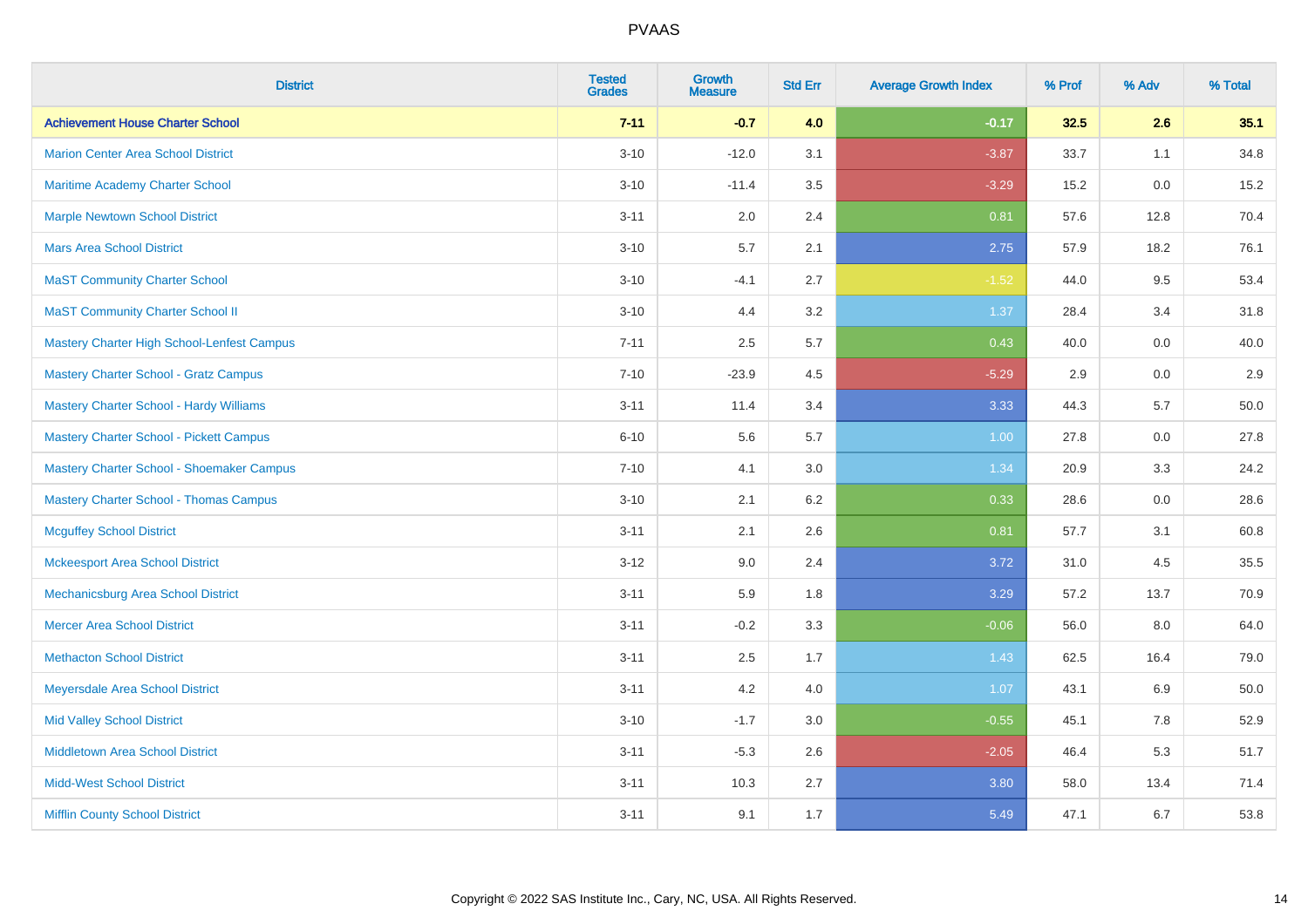| <b>District</b>                           | <b>Tested</b><br><b>Grades</b> | <b>Growth</b><br><b>Measure</b> | <b>Std Err</b> | <b>Average Growth Index</b> | % Prof | % Adv   | % Total |
|-------------------------------------------|--------------------------------|---------------------------------|----------------|-----------------------------|--------|---------|---------|
| <b>Achievement House Charter School</b>   | $7 - 11$                       | $-0.7$                          | 4.0            | $-0.17$                     | 32.5   | 2.6     | 35.1    |
| Mifflinburg Area School District          | $3 - 11$                       | $-15.8$                         | 2.5            | $-6.30$                     | 42.4   | 4.0     | 46.4    |
| <b>Millcreek Township School District</b> | $3 - 11$                       | 3.1                             | 1.5            | 2.06                        | 55.6   | 14.2    | 69.7    |
| Millersburg Area School District          | $3 - 11$                       | 6.2                             | 3.8            | 1.63                        | 51.8   | 7.4     | 59.3    |
| <b>Millville Area School District</b>     | $3-12$                         | $-0.9$                          | 4.7            | $-0.18$                     | 51.4   | 5.4     | 56.8    |
| <b>Milton Area School District</b>        | $3 - 11$                       | $-8.7$                          | 2.5            | $-3.52$                     | 45.4   | 6.9     | 52.3    |
| <b>Minersville Area School District</b>   | $3 - 11$                       | $-14.4$                         | 3.7            | $-3.90$                     | 39.3   | 3.3     | 42.6    |
| <b>Mohawk Area School District</b>        | $3 - 11$                       | $-7.5$                          | 3.1            | $-2.45$                     | 49.4   | 11.0    | 60.4    |
| <b>Monessen City School District</b>      | $3 - 10$                       | 8.3                             | 4.5            | 1.85                        | 42.9   | 2.9     | 45.7    |
| <b>Moniteau School District</b>           | $3 - 11$                       | $-11.8$                         | 3.3            | $-3.56$                     | 50.0   | 6.3     | 56.3    |
| Montgomery Area School District           | $3 - 11$                       | 10.7                            | 3.6            | 2.96                        | 48.7   | 12.4    | 61.1    |
| <b>Montour School District</b>            | $3 - 11$                       | $-1.8$                          | 2.1            | $-0.88$                     | 61.4   | 15.1    | 76.5    |
| <b>Montoursville Area School District</b> | $3-12$                         | 10.8                            | 2.5            | 4.24                        | 44.6   | 20.1    | 64.8    |
| <b>Montrose Area School District</b>      | $3 - 10$                       | $-5.5$                          | $3.0\,$        | $-1.82$                     | 46.7   | 5.4     | 52.2    |
| Moon Area School District                 | $3 - 11$                       | 8.2                             | 1.9            | 4.25                        | 58.7   | 18.5    | 77.2    |
| Morrisville Borough School District       | $3 - 11$                       | 4.8                             | 4.3            | 1.10                        | 30.2   | 2.3     | 32.6    |
| <b>Moshannon Valley School District</b>   | $3 - 10$                       | $-7.0$                          | 3.4            | $-2.01$                     | 48.5   | $0.0\,$ | 48.5    |
| <b>Mount Carmel Area School District</b>  | $3 - 11$                       | $-0.6$                          | 3.1            | $-0.18$                     | 45.3   | 2.1     | 47.4    |
| Mount Pleasant Area School District       | $3 - 11$                       | $-5.0$                          | 2.6            | $-1.93$                     | 52.6   | 0.0     | 52.6    |
| <b>Mount Union Area School District</b>   | $3 - 10$                       | $-6.1$                          | 3.1            | $-1.97$                     | 32.2   | 3.4     | 35.6    |
| <b>Mountain View School District</b>      | $3 - 11$                       | 20.9                            | 3.5            | 5.91                        | 57.8   | 20.3    | 78.1    |
| Mt Lebanon School District                | $3 - 11$                       | $-1.0$                          | 1.5            | $-0.70$                     | 61.9   | 24.0    | 85.9    |
| <b>Muhlenberg School District</b>         | $3 - 10$                       | 4.0                             | 1.9            | 2.10                        | 34.2   | 2.6     | 36.8    |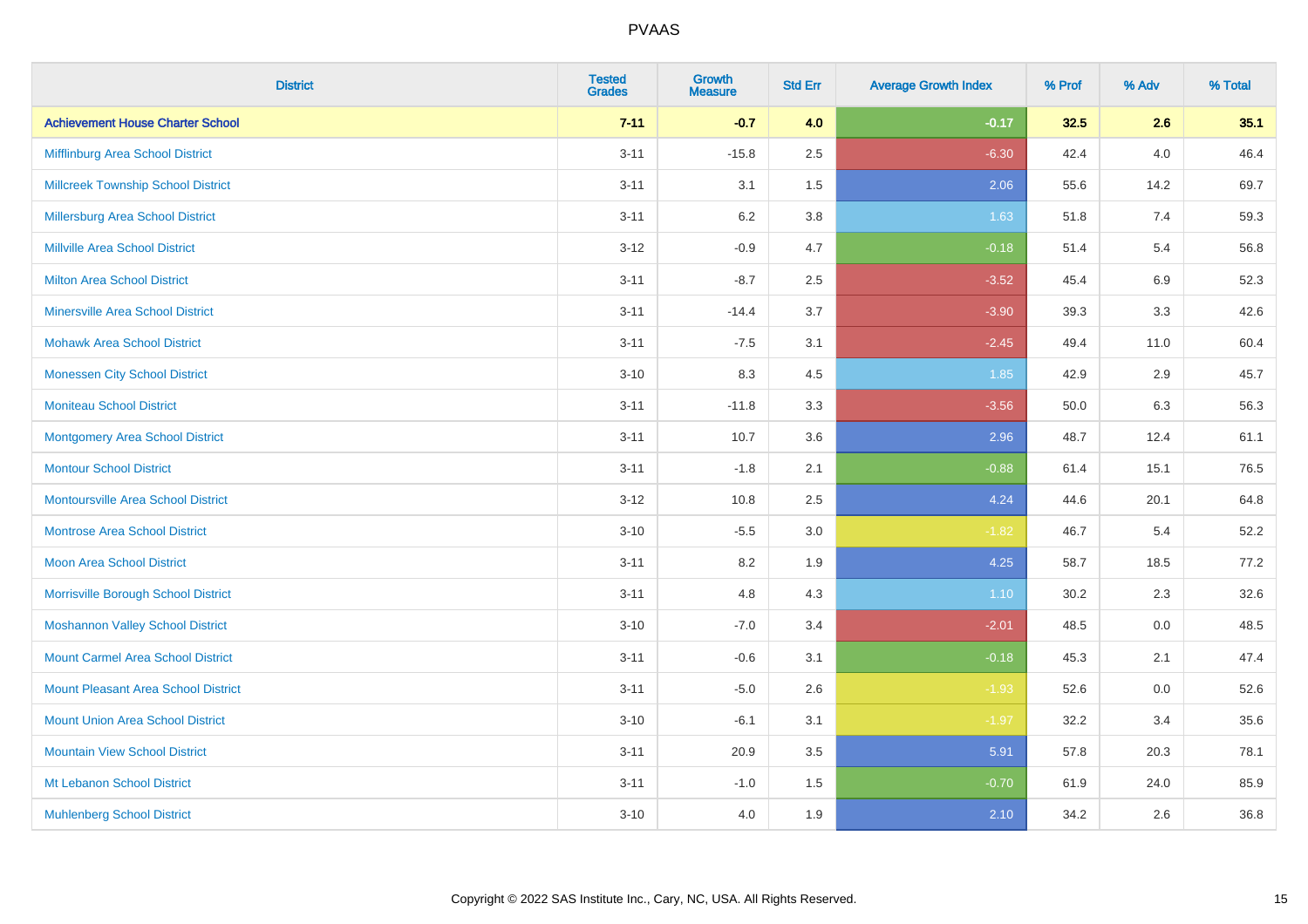| <b>District</b>                            | <b>Tested</b><br><b>Grades</b> | <b>Growth</b><br><b>Measure</b> | <b>Std Err</b> | <b>Average Growth Index</b> | % Prof | % Adv   | % Total |
|--------------------------------------------|--------------------------------|---------------------------------|----------------|-----------------------------|--------|---------|---------|
| <b>Achievement House Charter School</b>    | $7 - 11$                       | $-0.7$                          | 4.0            | $-0.17$                     | 32.5   | 2.6     | 35.1    |
| Multicultural Academy Charter School       | $9 - 11$                       | 9.5                             | 3.5            | 2.69                        | 22.0   | 0.0     | 22.0    |
| <b>Muncy School District</b>               | $3 - 11$                       | $-8.1$                          | 3.7            | $-2.21$                     | 42.0   | 3.8     | 45.8    |
| <b>Nazareth Area School District</b>       | $3 - 11$                       | $-4.7$                          | 1.7            | $-2.82$                     | 59.2   | 9.9     | 69.0    |
| <b>Neshaminy School District</b>           | $3 - 11$                       | 4.0                             | 1.3            | 3.02                        | 58.7   | 9.5     | 68.2    |
| <b>Neshannock Township School District</b> | $3 - 10$                       | $-9.7$                          | 2.9            | $-3.34$                     | 62.4   | 5.6     | 67.9    |
| <b>New Brighton Area School District</b>   | $3 - 11$                       | 4.6                             | 3.1            | 1.47                        | 60.9   | 5.8     | 66.7    |
| <b>New Castle Area School District</b>     | $3-12$                         | $-6.4$                          | 2.4            | $-2.66$                     | 32.5   | 4.3     | 36.8    |
| <b>New Foundations Charter School</b>      | $3 - 11$                       | 5.4                             | 2.2            | 2.41                        | 47.2   | 2.5     | 49.8    |
| New Hope-Solebury School District          | $3 - 11$                       | 7.5                             | 2.9            | 2.57                        | 68.2   | 22.7    | 90.9    |
| New Kensington-Arnold School District      | $3 - 11$                       | $-0.4$                          | 3.8            | $-0.10$                     | 40.7   | 3.7     | 44.4    |
| <b>Newport School District</b>             | $3 - 12$                       | 1.4                             | 3.5            | 0.41                        | 51.5   | 10.3    | 61.8    |
| Norristown Area School District            | $3 - 12$                       | $-12.8$                         | 1.6            | $-7.98$                     | 23.5   | $2.3\,$ | 25.7    |
| <b>North Allegheny School District</b>     | $3 - 11$                       | 17.4                            | 1.3            | 13.52                       | 59.5   | 28.1    | 87.6    |
| North Clarion County School District       | $3 - 12$                       | 3.7                             | 4.3            | 0.85                        | 67.5   | 15.0    | 82.5    |
| <b>North East School District</b>          | $3 - 11$                       | $-9.3$                          | 3.1            | $-3.02$                     | 62.6   | 14.4    | 77.0    |
| <b>North Hills School District</b>         | $3 - 11$                       | $-1.8$                          | 1.8            | $-0.96$                     | 59.1   | 14.1    | 73.2    |
| <b>North Penn School District</b>          | $3 - 11$                       | 9.1                             | 1.1            | 8.36                        | 55.8   | 17.0    | 72.8    |
| <b>North Pocono School District</b>        | $3 - 11$                       | $-2.3$                          | 3.4            | $-0.68$                     | 52.0   | 16.4    | 68.5    |
| <b>North Schuylkill School District</b>    | $3 - 11$                       | $-1.0$                          | 2.4            | $-0.42$                     | 41.8   | 5.1     | 46.8    |
| <b>North Star School District</b>          | $3 - 11$                       | $-8.7$                          | 3.5            | $-2.51$                     | 47.8   | 6.0     | 53.7    |
| Northampton Area School District           | $3 - 11$                       | 4.0                             | 1.6            | 2.51                        | 52.3   | 10.8    | 63.1    |
| <b>Northeast Bradford School District</b>  | $3 - 10$                       | $-3.1$                          | 4.0            | $-0.78$                     | 33.9   | 3.4     | 37.3    |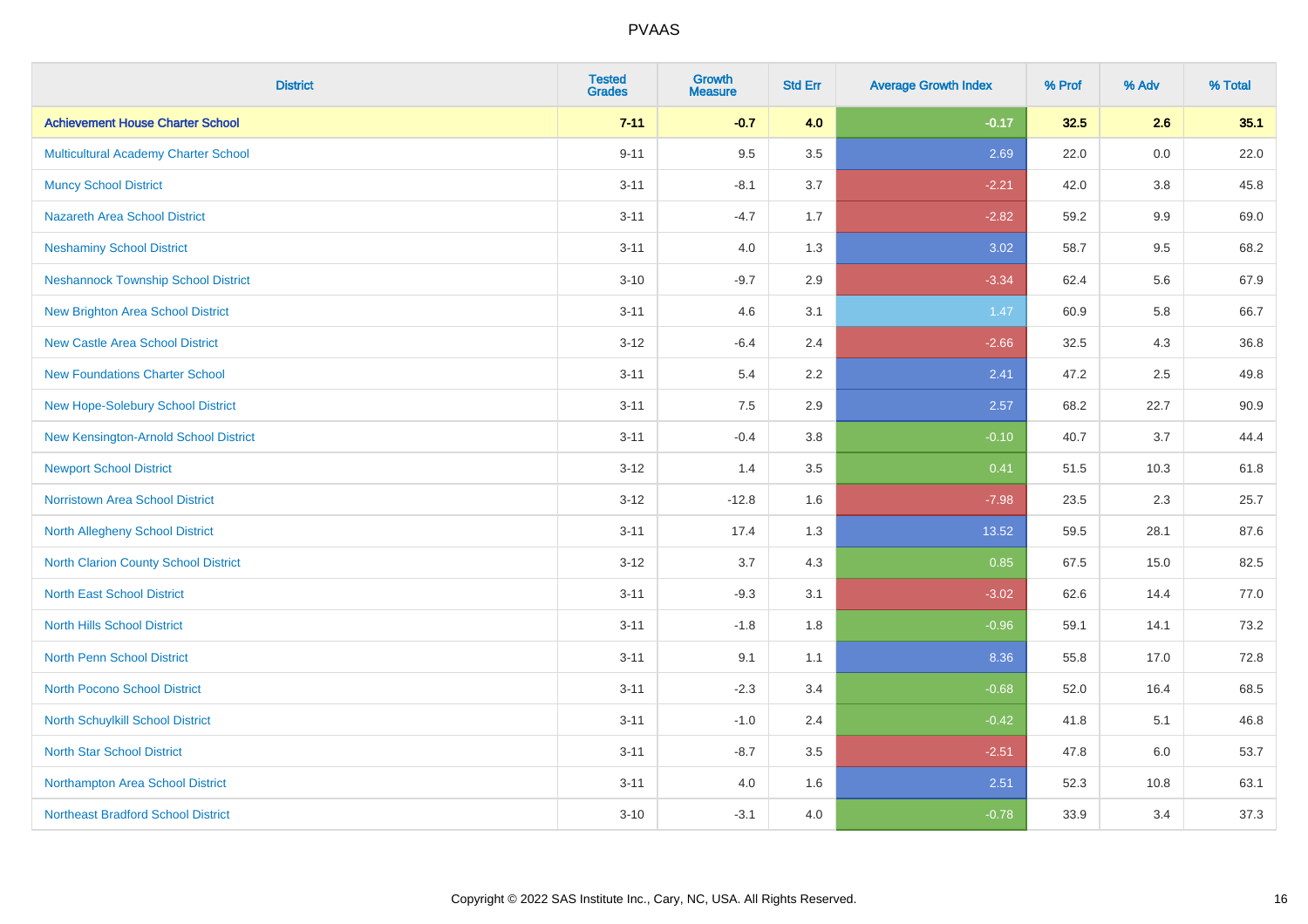| <b>District</b>                         | <b>Tested</b><br><b>Grades</b> | <b>Growth</b><br><b>Measure</b> | <b>Std Err</b> | <b>Average Growth Index</b> | % Prof | % Adv | % Total  |
|-----------------------------------------|--------------------------------|---------------------------------|----------------|-----------------------------|--------|-------|----------|
| <b>Achievement House Charter School</b> | $7 - 11$                       | $-0.7$                          | 4.0            | $-0.17$                     | 32.5   | 2.6   | 35.1     |
| Northeastern York School District       | $3 - 11$                       | 5.9                             | 2.0            | 3.03                        | 51.1   | 16.6  | 67.6     |
| Northern Bedford County School District | $3 - 11$                       | 16.5                            | 3.6            | 4.58                        | 51.7   | 20.0  | 71.7     |
| <b>Northern Cambria School District</b> | $3 - 11$                       | 10.0                            | 3.3            | 3.04                        | 47.4   | 5.1   | 52.6     |
| Northern Lebanon School District        | $3 - 11$                       | 0.4                             | 2.5            | 0.15                        | 28.0   | 3.0   | 31.0     |
| Northern Lehigh School District         | $3 - 12$                       | $-10.4$                         | 2.7            | $-3.82$                     | 28.0   | 9.3   | 37.3     |
| <b>Northern Potter School District</b>  | $3 - 12$                       | $-13.1$                         | 4.6            | $-2.84$                     | 37.5   | 0.0   | 37.5     |
| Northern Tioga School District          | $3 - 12$                       | $-7.5$                          | 2.8            | $-2.64$                     | 54.0   | 1.2   | 55.2     |
| Northern York County School District    | $3 - 11$                       | 15.6                            | 2.0            | 7.98                        | 57.4   | 11.5  | 68.8     |
| <b>Northgate School District</b>        | $3 - 11$                       | 6.3                             | 3.6            | 1.73                        | 53.3   | 16.7  | 70.0     |
| <b>Northwest Area School District</b>   | $3 - 10$                       | $-10.0$                         | 3.8            | $-2.59$                     | 34.6   | 7.3   | 41.8     |
| Northwestern Lehigh School District     | $3 - 11$                       | 2.2                             | 2.3            | 0.93                        | 53.3   | 9.7   | 63.0     |
| <b>Northwestern School District</b>     | $3 - 11$                       | $-24.9$                         | 3.5            | $-7.13$                     | 42.6   | 2.9   | 45.6     |
| <b>Norwin School District</b>           | $3 - 11$                       | 18.0                            | 1.7            | 10.37                       | 58.5   | 27.0  | 85.4     |
| Octorara Area School District           | $3 - 11$                       | 9.1                             | 2.4            | 3.82                        | 52.1   | 8.5   | 60.6     |
| Oil City Area School District           | $3 - 11$                       | $-2.9$                          | 2.6            | $-1.08$                     | 44.4   | 5.8   | $50.2\,$ |
| <b>Old Forge School District</b>        | $3 - 12$                       | $-5.9$                          | 3.4            | $-1.73$                     | 52.9   | 7.1   | 60.0     |
| <b>Oley Valley School District</b>      | $3 - 11$                       | $-0.4$                          | 2.8            | $-0.15$                     | 43.1   | 12.9  | 56.0     |
| <b>Oswayo Valley School District</b>    | $3 - 12$                       | 8.5                             | 5.0            | 1.68                        | 50.0   | 16.7  | 66.7     |
| <b>Otto-Eldred School District</b>      | $3 - 11$                       | $-0.7$                          | 4.2            | $-0.15$                     | 56.2   | 6.2   | 62.5     |
| <b>Owen J Roberts School District</b>   | $3 - 11$                       | $-12.3$                         | 1.6            | $-7.61$                     | 57.0   | 11.9  | 69.0     |
| <b>Oxford Area School District</b>      | $3 - 11$                       | $-4.3$                          | 1.9            | $-2.26$                     | 41.3   | 8.0   | 49.3     |
| <b>Palisades School District</b>        | $3 - 11$                       | $-8.7$                          | 2.8            | $-3.06$                     | 53.8   | 6.7   | 60.5     |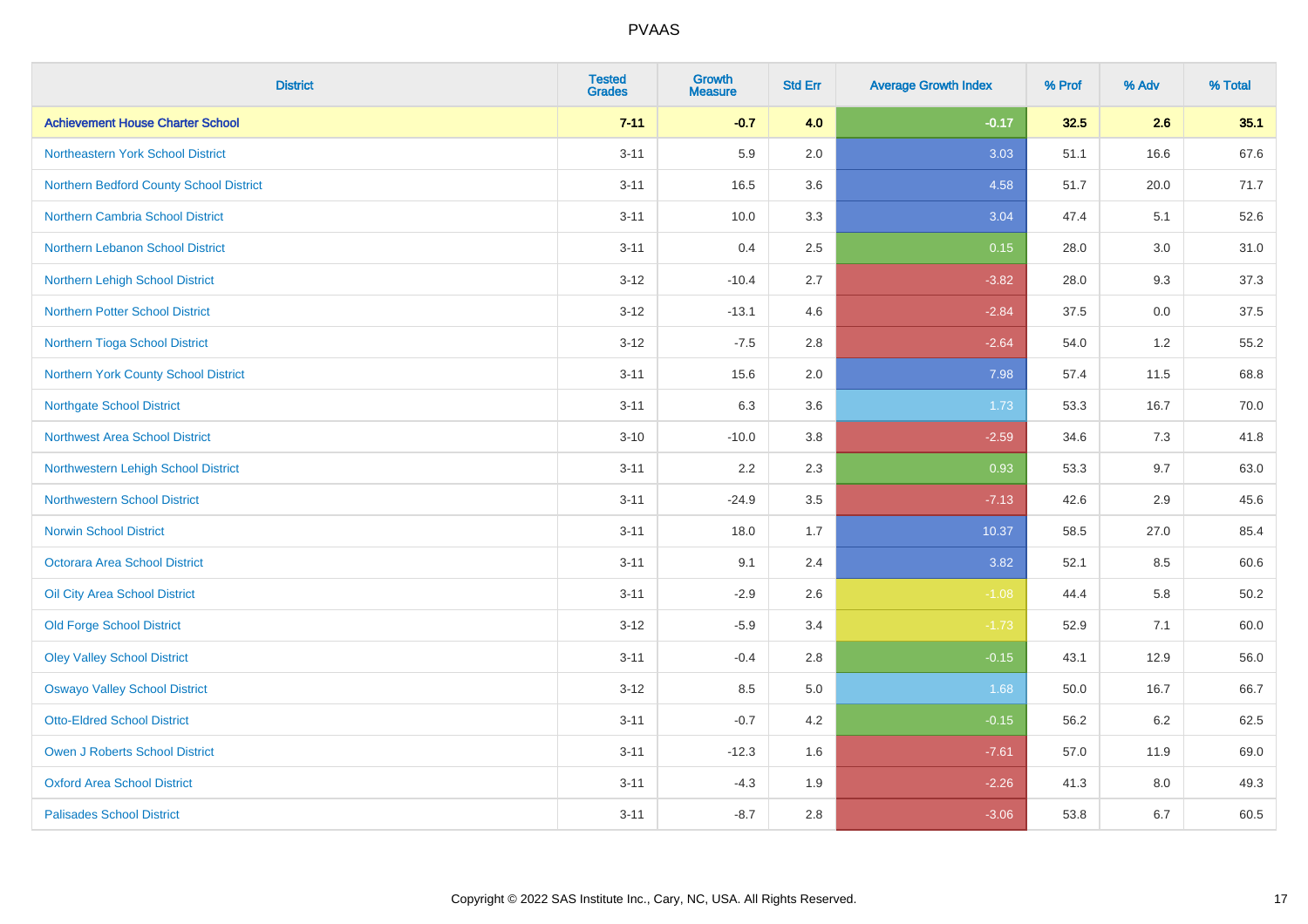| <b>District</b>                               | <b>Tested</b><br><b>Grades</b> | Growth<br><b>Measure</b> | <b>Std Err</b> | <b>Average Growth Index</b> | % Prof | % Adv   | % Total |
|-----------------------------------------------|--------------------------------|--------------------------|----------------|-----------------------------|--------|---------|---------|
| <b>Achievement House Charter School</b>       | $7 - 11$                       | $-0.7$                   | 4.0            | $-0.17$                     | 32.5   | 2.6     | 35.1    |
| <b>Palmerton Area School District</b>         | $3 - 11$                       | $-1.2$                   | 3.0            | $-0.39$                     | 57.4   | $5.0\,$ | 62.4    |
| Palmyra Area School District                  | $3 - 11$                       | 5.6                      | 1.9            | 2.96                        | 56.4   | 15.6    | 72.0    |
| <b>Panther Valley School District</b>         | $3 - 12$                       | $-0.6$                   | 3.3            | $-0.19$                     | 47.9   | 4.3     | 52.1    |
| <b>Parkland School District</b>               | $3 - 11$                       | 5.3                      | 1.2            | 4.30                        | 58.0   | 22.3    | 80.4    |
| Pen Argyl Area School District                | $3 - 12$                       | 9.2                      | 2.7            | 3.46                        | 50.0   | 12.6    | 62.6    |
| <b>Penn Cambria School District</b>           | $3 - 11$                       | $-0.0$                   | 2.7            | $-0.01$                     | 61.5   | 7.7     | 69.2    |
| <b>Penn Hills School District</b>             | $3 - 11$                       | $-7.6$                   | 2.6            | $-2.94$                     | 33.1   | 0.7     | 33.8    |
| <b>Penn Manor School District</b>             | $3 - 11$                       | $-0.4$                   | 1.6            | $-0.25$                     | 51.9   | 12.6    | 64.5    |
| <b>Penncrest School District</b>              | $3 - 11$                       | $5.7\,$                  | 2.2            | 2.57                        | 47.2   | 7.1     | 54.3    |
| <b>Penn-Delco School District</b>             | $3 - 11$                       | $-6.8$                   | 1.9            | $-3.51$                     | 46.6   | 3.2     | 49.8    |
| <b>Pennridge School District</b>              | $3 - 10$                       | $-16.8$                  | 1.4            | $-11.59$                    | 46.8   | 8.0     | 54.9    |
| Penns Manor Area School District              | $3 - 12$                       | $-17.0$                  | 3.7            | $-4.52$                     | 29.7   | 3.1     | 32.8    |
| Penns Valley Area School District             | $3 - 12$                       | 14.0                     | 2.9            | 4.80                        | 41.9   | 23.1    | 65.0    |
| <b>Pennsbury School District</b>              | $3 - 11$                       | 11.7                     | 1.5            | 7.90                        | 60.1   | 21.3    | 81.3    |
| Pennsylvania Cyber Charter School             | $3 - 11$                       | 11.6                     | 1.5            | 7.54                        | 46.3   | $5.0\,$ | 51.3    |
| Pennsylvania Distance Learning Charter School | $3 - 12$                       | 9.3                      | 4.2            | 2.22                        | 42.2   | 3.1     | 45.3    |
| Pennsylvania Leadership Charter School        | $3 - 11$                       | 4.6                      | 2.2            | 2.13                        | 55.4   | 11.2    | 66.7    |
| Pennsylvania Virtual Charter School           | $3 - 11$                       | 11.8                     | 3.5            | 3.37                        | 56.5   | 11.1    | 67.6    |
| <b>Penn-Trafford School District</b>          | $3 - 11$                       | 13.4                     | 1.7            | 7.87                        | 62.3   | 21.9    | 84.2    |
| People For People Charter School              | $3 - 12$                       | 13.3                     | 5.5            | 2.43                        | 13.5   | 0.0     | 13.5    |
| <b>Pequea Valley School District</b>          | $3 - 11$                       | $-5.8$                   | 3.2            | $-1.80$                     | 39.8   | 9.1     | 48.9    |
| <b>Perkiomen Valley School District</b>       | $3 - 11$                       | $-3.5$                   | 1.6            | $-2.18$                     | 53.8   | 13.4    | 67.2    |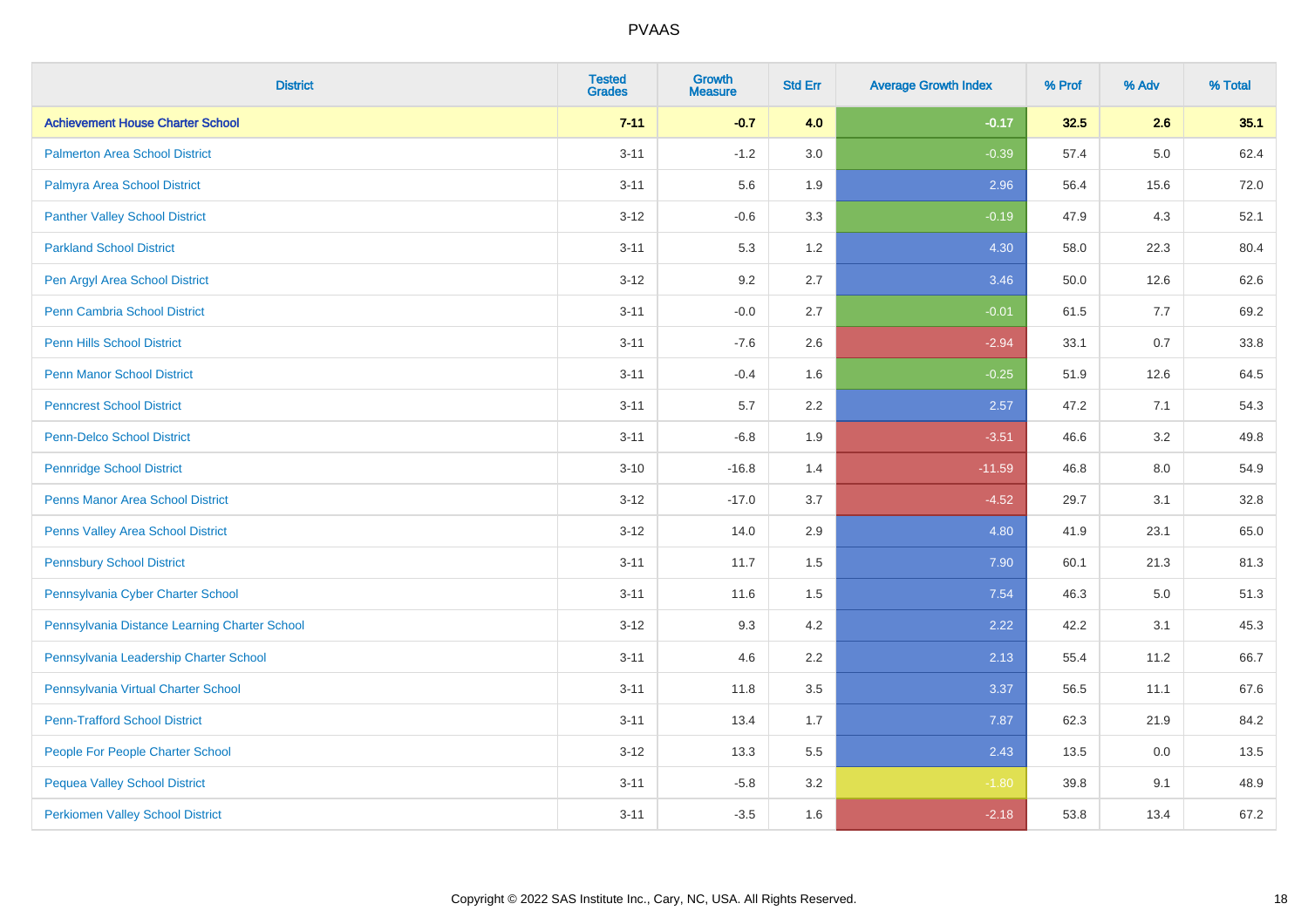| <b>District</b>                                                       | <b>Tested</b><br><b>Grades</b> | <b>Growth</b><br><b>Measure</b> | <b>Std Err</b> | <b>Average Growth Index</b> | % Prof  | % Adv | % Total |
|-----------------------------------------------------------------------|--------------------------------|---------------------------------|----------------|-----------------------------|---------|-------|---------|
| <b>Achievement House Charter School</b>                               | $7 - 11$                       | $-0.7$                          | 4.0            | $-0.17$                     | 32.5    | 2.6   | 35.1    |
| Perseus House Charter School Of Excellence                            | $6 - 11$                       | $-5.2$                          | 3.0            | $-1.72$                     | 16.5    | 0.0   | 16.5    |
| <b>Peters Township School District</b>                                | $3 - 11$                       | 5.0                             | 1.8            | 2.76                        | 59.8    | 26.1  | 85.9    |
| Philadelphia Academy Charter School                                   | $3 - 11$                       | $-8.9$                          | 2.9            | $-3.04$                     | 50.5    | 2.9   | 53.4    |
| Philadelphia City School District                                     | $3 - 12$                       | 7.5                             | 0.6            | 12.64                       | 38.4    | 7.0   | 45.4    |
| Philadelphia Electrical & Tech Charter High School                    | $10 - 10$                      | $-0.5$                          | 2.9            | $-0.15$                     | $8.8\,$ | 0.0   | 8.8     |
| Philipsburg-Osceola Area School District                              | $3 - 11$                       | $-24.8$                         | 3.3            | $-7.43$                     | 19.7    | 2.6   | 22.4    |
| <b>Phoenixville Area School District</b>                              | $3 - 11$                       | $-1.7$                          | 2.1            | $-0.83$                     | 59.9    | 10.6  | 70.5    |
| <b>Pine Grove Area School District</b>                                | $3 - 11$                       | $-7.7$                          | 2.9            | $-2.66$                     | 42.3    | 7.7   | 50.0    |
| <b>Pine-Richland School District</b>                                  | $3 - 11$                       | 11.5                            | 1.8            | 6.31                        | 60.6    | 24.4  | 85.0    |
| <b>Pittsburgh School District</b>                                     | $3 - 11$                       | $-3.3$                          | 1.1            | $-3.04$                     | 33.9    | 8.2   | 42.1    |
| <b>Pittston Area School District</b>                                  | $3 - 11$                       | $-10.1$                         | 5.6            | $-1.80$                     | 38.1    | 9.5   | 47.6    |
| <b>Pleasant Valley School District</b>                                | $3 - 11$                       | 3.1                             | 2.0            | 1.57                        | 57.2    | 5.5   | 62.8    |
| <b>Plum Borough School District</b>                                   | $3 - 11$                       | $-11.3$                         | 2.2            | $-5.19$                     | 51.1    | 9.0   | 60.1    |
| Pocono Mountain School District                                       | $3 - 12$                       | 6.8                             | 1.5            | 4.62                        | 45.8    | 5.0   | 50.7    |
| <b>Port Allegany School District</b>                                  | $3 - 11$                       | 4.4                             | 3.6            | 1.21                        | 28.1    | 9.4   | 37.5    |
| Portage Area School District                                          | $3 - 10$                       | $-8.1$                          | 3.6            | $-2.26$                     | 40.6    | 9.4   | 50.0    |
| <b>Pottsgrove School District</b>                                     | $3 - 11$                       | 2.8                             | 2.0            | 1.35                        | 44.0    | 10.0  | 53.9    |
| <b>Pottstown School District</b>                                      | $3 - 12$                       | $-4.0$                          | 2.4            | $-1.68$                     | 29.8    | 1.2   | 31.0    |
| <b>Pottsville Area School District</b>                                | $3 - 12$                       | 4.4                             | 2.3            | 1.94                        | 44.8    | 5.4   | 50.2    |
| Preparatory Charter School Of Mathematics, Science, Tech, And Careers | $9 - 10$                       | $-4.0$                          | 2.5            | $-1.59$                     | 15.0    | 0.0   | 15.0    |
| Propel Charter School - Braddock Hills                                | $3 - 11$                       | $-13.6$                         | 3.6            | $-3.81$                     | 9.7     | 1.6   | 11.3    |
| <b>Propel Charter School-Homestead</b>                                | $3 - 11$                       | $-11.7$                         | 4.1            | $-2.84$                     | 15.9    | 0.0   | 15.9    |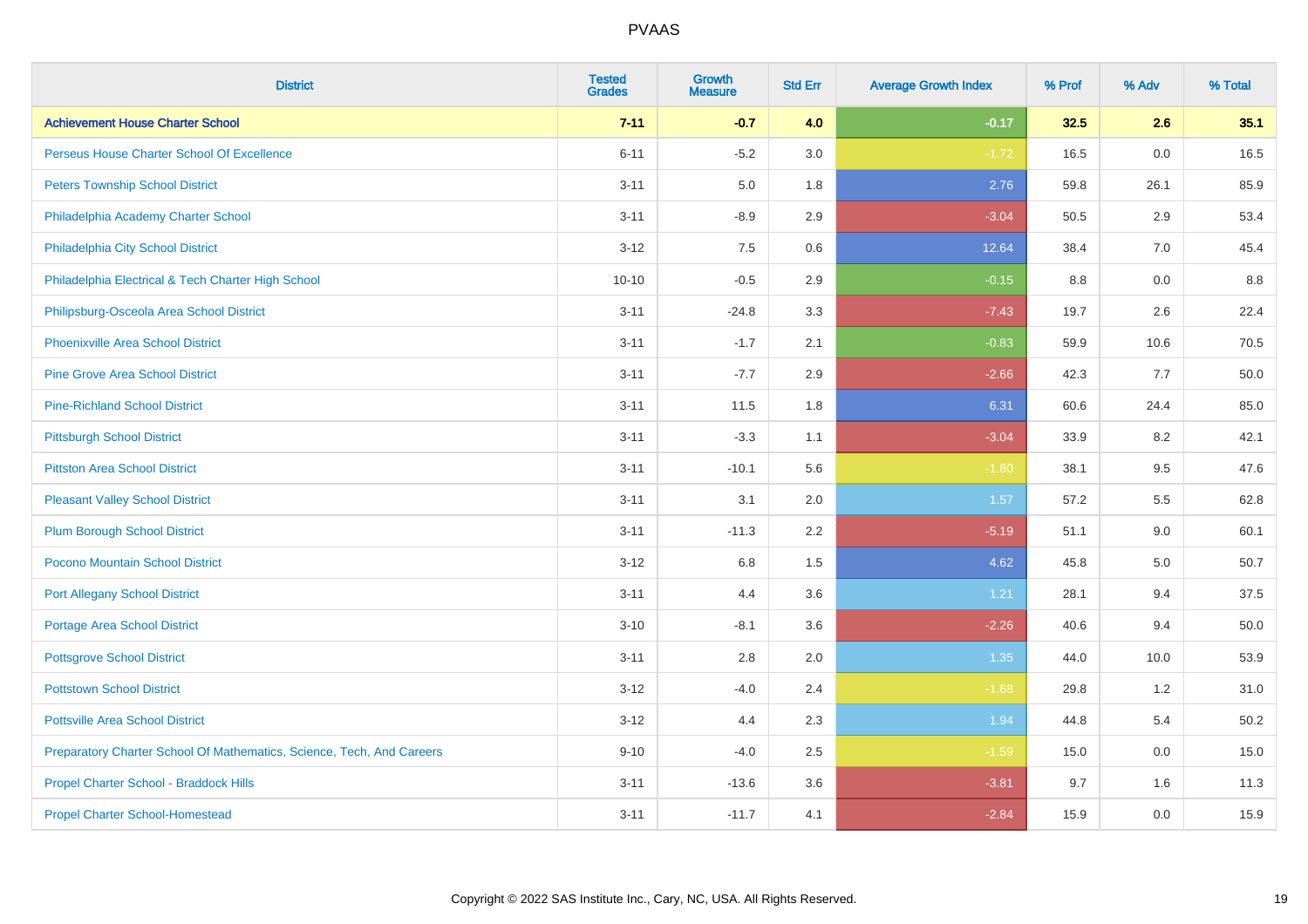| <b>District</b>                                | <b>Tested</b><br><b>Grades</b> | <b>Growth</b><br><b>Measure</b> | <b>Std Err</b> | <b>Average Growth Index</b> | % Prof | % Adv   | % Total |
|------------------------------------------------|--------------------------------|---------------------------------|----------------|-----------------------------|--------|---------|---------|
| <b>Achievement House Charter School</b>        | $7 - 11$                       | $-0.7$                          | 4.0            | $-0.17$                     | 32.5   | 2.6     | 35.1    |
| <b>Propel Charter School-Montour</b>           | $3 - 10$                       | $-10.7$                         | 3.9            | $-2.71$                     | 13.7   | 0.0     | 13.7    |
| <b>Punxsutawney Area School District</b>       | $3 - 11$                       | 4.2                             | 2.9            | 1.45                        | 55.0   | 5.5     | 60.6    |
| <b>Purchase Line School District</b>           | $3 - 12$                       | 1.7                             | 3.5            | 0.47                        | 43.1   | 5.4     | 48.5    |
| <b>Quaker Valley School District</b>           | $3 - 11$                       | $-2.8$                          | 2.6            | $-1.08$                     | 55.2   | 13.2    | 68.4    |
| <b>Quakertown Community School District</b>    | $3 - 12$                       | $-4.4$                          | 1.6            | $-2.70$                     | 56.5   | 10.0    | 66.6    |
| <b>Radnor Township School District</b>         | $3-12$                         | 1.0                             | 2.1            | 0.50                        | 65.0   | 23.2    | 88.2    |
| <b>Reach Cyber Charter School</b>              | $3 - 11$                       | 8.1                             | 4.7            | 1.72                        | 42.4   | 4.6     | 47.0    |
| <b>Reading School District</b>                 | $3 - 11$                       | 10.1                            | 1.4            | 7.25                        | 24.7   | 2.4     | 27.2    |
| <b>Redbank Valley School District</b>          | $3 - 11$                       | $-9.5$                          | 3.4            | $-2.77$                     | 31.5   | 4.9     | 36.4    |
| Renaissance Academy Charter School             | $3 - 11$                       | 8.3                             | 3.3            | 2.54                        | 45.6   | 22.8    | 68.4    |
| <b>Reynolds School District</b>                | $3 - 10$                       | 0.5                             | 3.4            | 0.16                        | 52.1   | 7.0     | 59.2    |
| <b>Richland School District</b>                | $3 - 11$                       | 6.7                             | 2.9            | 2.33                        | 62.2   | 19.2    | 81.4    |
| <b>Ridgway Area School District</b>            | $3 - 11$                       | $-14.5$                         | 4.1            | $-3.56$                     | 49.0   | 9.8     | 58.8    |
| <b>Ridley School District</b>                  | $3 - 12$                       | 10.0                            | 1.6            | 6.10                        | 45.6   | 8.2     | 53.8    |
| <b>Ringgold School District</b>                | $3 - 11$                       | $-14.7$                         | 2.4            | $-6.04$                     | 41.5   | 7.9     | 49.4    |
| <b>Riverside Beaver County School District</b> | $3 - 11$                       | $-14.0$                         | 3.0            | $-4.64$                     | 49.4   | 8.8     | 58.2    |
| <b>Riverside School District</b>               | $3 - 11$                       | $-3.2$                          | 3.0            | $-1.09$                     | 43.0   | 9.0     | 52.0    |
| <b>Riverview School District</b>               | $3 - 11$                       | $-4.6$                          | 3.8            | $-1.20$                     | 57.9   | 15.8    | 73.7    |
| <b>Roberto Clemente Charter School</b>         | $3-12$                         | 2.2                             | 4.9            | 0.45                        | 27.5   | $5.0\,$ | 32.5    |
| Rochester Area School District                 | $3 - 11$                       | $-13.2$                         | 4.6            | $-2.89$                     | 19.5   | 1.3     | 20.8    |
| <b>Rose Tree Media School District</b>         | $3 - 10$                       | $-25.6$                         | 2.4            | $-10.76$                    | 54.8   | 6.4     | 61.2    |
| Saint Marys Area School District               | $3 - 11$                       | 7.8                             | 2.6            | 3.04                        | 57.0   | 8.2     | 65.2    |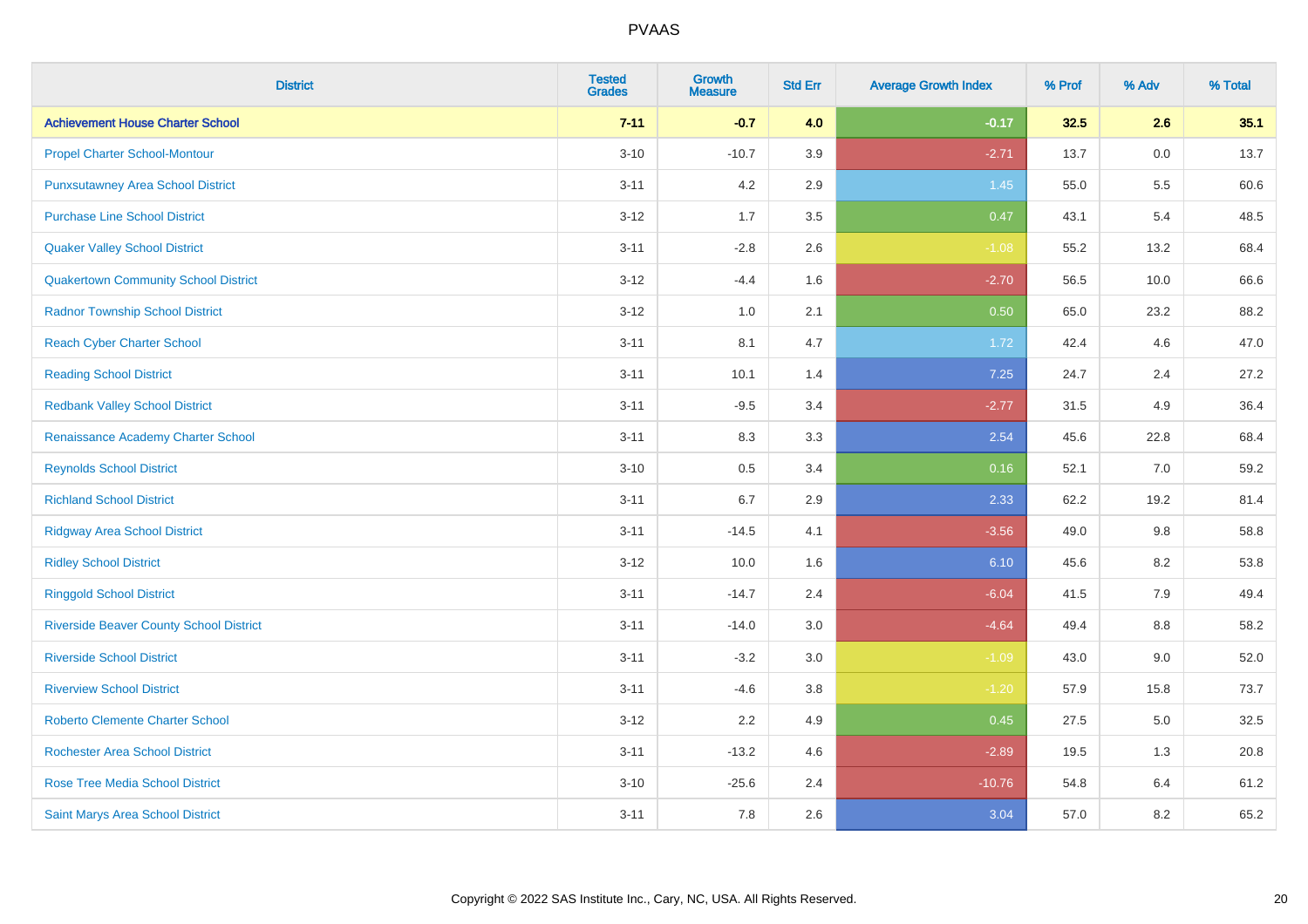| <b>District</b>                               | <b>Tested</b><br><b>Grades</b> | <b>Growth</b><br><b>Measure</b> | <b>Std Err</b> | <b>Average Growth Index</b> | % Prof | % Adv | % Total |
|-----------------------------------------------|--------------------------------|---------------------------------|----------------|-----------------------------|--------|-------|---------|
| <b>Achievement House Charter School</b>       | $7 - 11$                       | $-0.7$                          | 4.0            | $-0.17$                     | 32.5   | 2.6   | 35.1    |
| <b>Salisbury Township School District</b>     | $3 - 11$                       | 6.3                             | 3.6            | 1.77                        | 46.2   | 6.6   | 52.8    |
| Salisbury-Elk Lick School District            | $3 - 11$                       | $-13.5$                         | 5.9            | $-2.30$                     | 27.8   | 0.0   | 27.8    |
| <b>Saucon Valley School District</b>          | $3 - 11$                       | 14.7                            | 2.5            | 5.98                        | 48.7   | 20.2  | 69.0    |
| <b>Sayre Area School District</b>             | $3 - 11$                       | 11.2                            | 3.5            | 3.20                        | 52.2   | 7.5   | 59.7    |
| <b>School Lane Charter School</b>             | $3 - 11$                       | 12.4                            | 3.6            | 3.43                        | 59.1   | 9.8   | 68.9    |
| Schuylkill Haven Area School District         | $3 - 11$                       | $-15.3$                         | 3.1            | $-4.87$                     | 49.7   | 2.4   | 52.1    |
| <b>Schuylkill Valley School District</b>      | $3 - 11$                       | 1.4                             | 2.5            | 0.56                        | 55.1   | 10.2  | 65.3    |
| <b>Scranton School District</b>               | $3 - 12$                       | $-2.9$                          | 2.4            | $-1.22$                     | 45.6   | 3.6   | 49.1    |
| <b>Selinsgrove Area School District</b>       | $3 - 12$                       | 8.3                             | 2.3            | 3.54                        | 56.8   | 10.0  | 66.8    |
| <b>Seneca Valley School District</b>          | $3 - 11$                       | $-1.4$                          | 1.4            | $-0.99$                     | 57.2   | 11.4  | 68.6    |
| <b>Shade-Central City School District</b>     | $3 - 11$                       | $-5.9$                          | 4.6            | $-1.28$                     | 27.8   | 0.0   | 27.8    |
| <b>Shaler Area School District</b>            | $3 - 11$                       | $-0.8$                          | 1.9            | $-0.43$                     | 49.1   | 9.6   | 58.7    |
| <b>Shamokin Area School District</b>          | $3 - 11$                       | $-7.7$                          | 4.8            | $-1.60$                     | 38.1   | 3.2   | 41.3    |
| <b>Shanksville-Stonycreek School District</b> | $3 - 10$                       | 7.0                             | 5.9            | 1.20                        | 64.7   | 17.6  | 82.4    |
| <b>Sharon City School District</b>            | $3 - 11$                       | 4.9                             | 2.6            | 1.87                        | 48.2   | 5.3   | 53.4    |
| <b>Sharpsville Area School District</b>       | $3 - 11$                       | $-1.4$                          | 3.5            | $-0.40$                     | 55.2   | 13.4  | 68.7    |
| <b>Shenandoah Valley School District</b>      | $3 - 11$                       | 9.7                             | 3.9            | 2.49                        | 28.3   | 5.0   | 33.3    |
| Shenango Area School District                 | $3 - 11$                       | $-2.6$                          | 3.3            | $-0.79$                     | 50.6   | 13.9  | 64.6    |
| <b>Shikellamy School District</b>             | $3 - 10$                       | $-22.3$                         | 2.5            | $-8.92$                     | 33.3   | 6.1   | 39.5    |
| <b>Shippensburg Area School District</b>      | $3 - 11$                       | 9.3                             | 1.9            | 4.84                        | 53.1   | 10.2  | 63.3    |
| <b>Slippery Rock Area School District</b>     | $3 - 11$                       | $-6.3$                          | 2.5            | $-2.51$                     | 56.2   | 9.5   | 65.7    |
| <b>Smethport Area School District</b>         | $3 - 12$                       | 0.6                             | 3.9            | 0.15                        | 37.0   | 1.8   | 38.9    |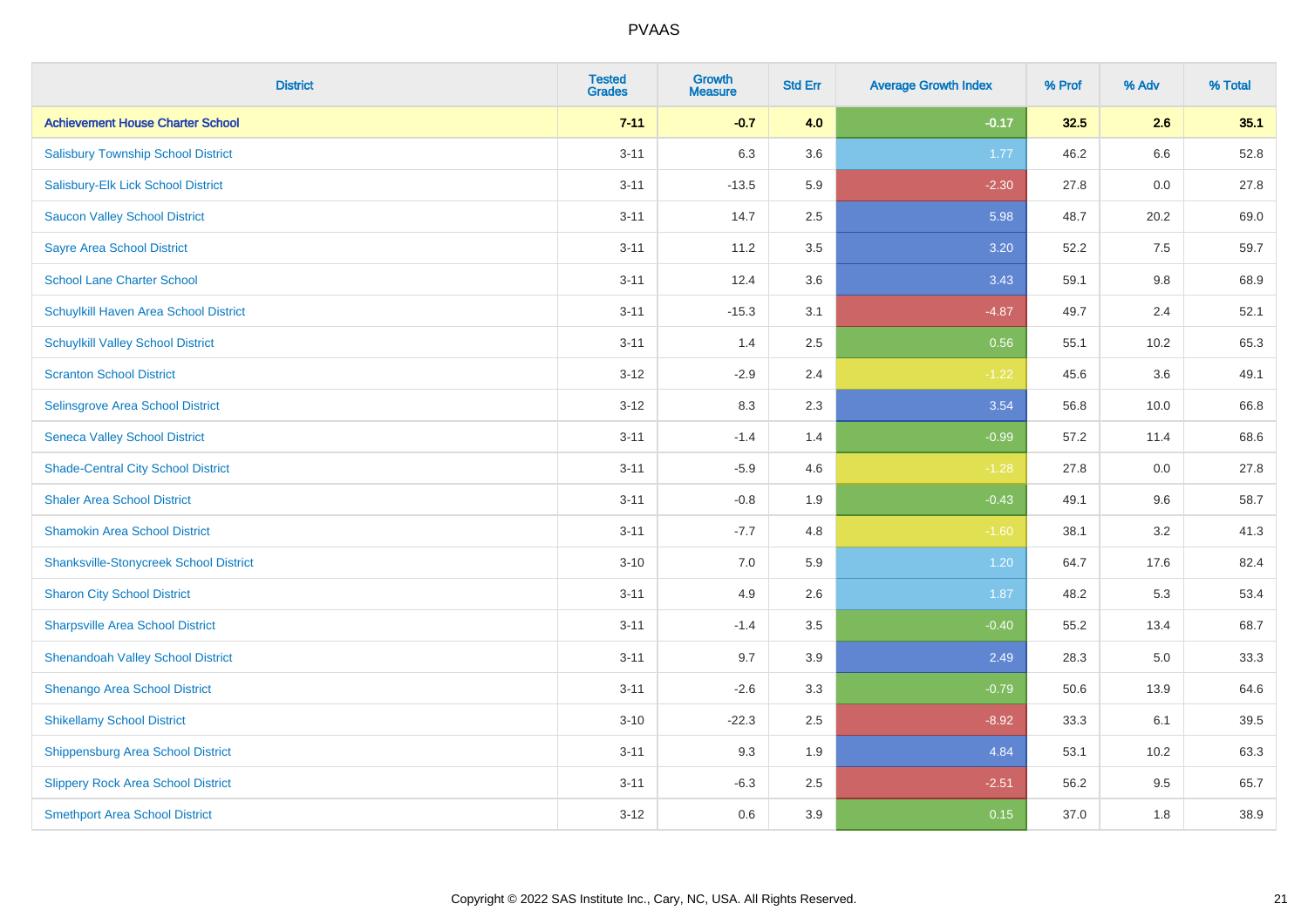| <b>District</b>                             | <b>Tested</b><br><b>Grades</b> | <b>Growth</b><br><b>Measure</b> | <b>Std Err</b> | <b>Average Growth Index</b> | % Prof | % Adv | % Total |
|---------------------------------------------|--------------------------------|---------------------------------|----------------|-----------------------------|--------|-------|---------|
| <b>Achievement House Charter School</b>     | $7 - 11$                       | $-0.7$                          | 4.0            | $-0.17$                     | 32.5   | 2.6   | 35.1    |
| <b>Solanco School District</b>              | $3 - 11$                       | $-11.0$                         | 2.0            | $-5.55$                     | 41.6   | 4.5   | 46.1    |
| <b>Somerset Area School District</b>        | $3 - 11$                       | $-4.4$                          | 2.3            | $-1.93$                     | 44.4   | 14.9  | 59.3    |
| <b>Souderton Area School District</b>       | $3 - 11$                       | 12.4                            | 1.5            | 8.28                        | 61.7   | 15.2  | 76.9    |
| South Allegheny School District             | $3 - 11$                       | $-8.8$                          | 3.2            | $-2.70$                     | 40.5   | 0.0   | 40.5    |
| <b>South Butler County School District</b>  | $3 - 10$                       | 3.9                             | 2.5            | 1.54                        | 53.1   | 16.6  | 69.7    |
| <b>South Eastern School District</b>        | $3 - 11$                       | $0.9\,$                         | 2.4            | 0.39                        | 54.8   | 6.6   | 61.4    |
| South Fayette Township School District      | $3 - 11$                       | 1.7                             | 2.0            | 0.88                        | 61.0   | 26.5  | 87.6    |
| <b>South Park School District</b>           | $3 - 11$                       | $-11.3$                         | 2.7            | $-4.23$                     | 53.5   | 13.7  | 67.3    |
| South Side Area School District             | $3 - 11$                       | $-1.6$                          | 3.3            | $-0.48$                     | 50.0   | 6.8   | 56.8    |
| <b>South Western School District</b>        | $3 - 12$                       | 3.9                             | 1.9            | 2.08                        | 60.2   | 8.1   | 68.3    |
| South Williamsport Area School District     | $3 - 10$                       | $-5.7$                          | 2.5            | $-2.30$                     | 45.5   | 4.5   | 50.0    |
| <b>Southeastern Greene School District</b>  | $3 - 10$                       | 3.3                             | 4.6            | 0.72                        | 57.6   | 6.1   | 63.6    |
| Southern Columbia Area School District      | $3 - 11$                       | $-14.6$                         | 3.0            | $-4.92$                     | 55.0   | 4.0   | 59.0    |
| <b>Southern Fulton School District</b>      | $3 - 11$                       | $-23.7$                         | 4.4            | $-5.37$                     | 34.2   | 10.5  | 44.7    |
| Southern Huntingdon County School District  | $3 - 11$                       | $-12.9$                         | 3.2            | $-3.98$                     | 32.5   | 2.5   | 35.0    |
| <b>Southern Lehigh School District</b>      | $3 - 11$                       | $-0.4$                          | 2.3            | $-0.17$                     | 66.1   | 11.9  | 78.0    |
| Southern Tioga School District              | $3 - 11$                       | $-11.5$                         | 2.7            | $-4.25$                     | 47.8   | 6.4   | 54.3    |
| <b>Southern York County School District</b> | $3 - 11$                       | 14.2                            | 2.1            | 6.91                        | 55.1   | 18.1  | 73.1    |
| <b>Southmoreland School District</b>        | $3 - 11$                       | $-8.3$                          | 3.6            | $-2.32$                     | 56.8   | 7.2   | 64.0    |
| <b>Spring Cove School District</b>          | $3 - 11$                       | 3.4                             | 2.5            | 1.33                        | 47.8   | 12.7  | 60.4    |
| <b>Spring Grove Area School District</b>    | $3 - 11$                       | 5.6                             | 2.1            | 2.68                        | 55.1   | 15.0  | 70.1    |
| <b>Springfield School District</b>          | $3 - 11$                       | 13.8                            | 1.7            | 7.99                        | 60.9   | 21.5  | 82.4    |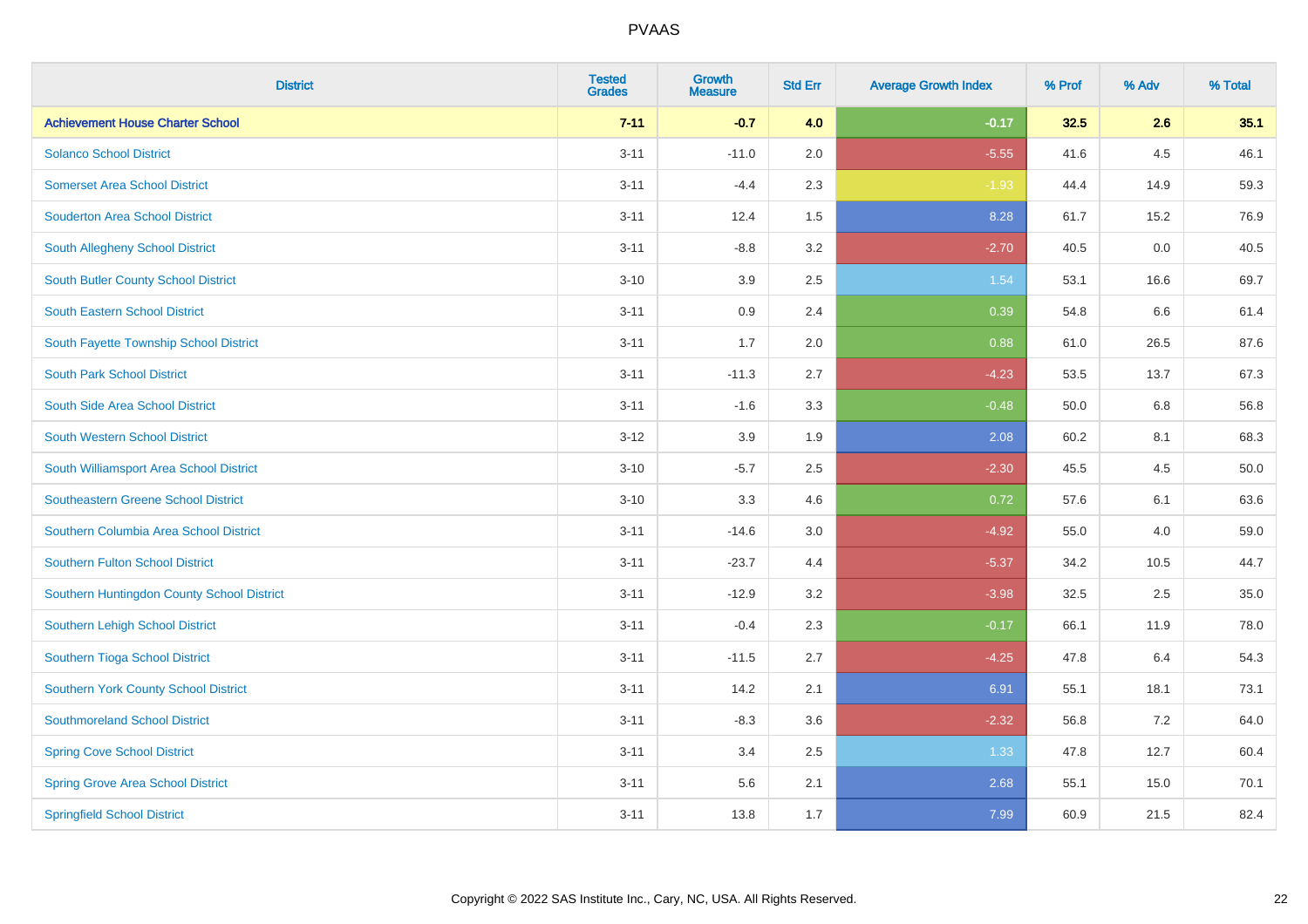| <b>District</b>                              | <b>Tested</b><br><b>Grades</b> | <b>Growth</b><br><b>Measure</b> | <b>Std Err</b> | <b>Average Growth Index</b> | % Prof | % Adv | % Total |
|----------------------------------------------|--------------------------------|---------------------------------|----------------|-----------------------------|--------|-------|---------|
| <b>Achievement House Charter School</b>      | $7 - 11$                       | $-0.7$                          | 4.0            | $-0.17$                     | 32.5   | 2.6   | 35.1    |
| <b>Springfield Township School District</b>  | $3 - 11$                       | $-18.9$                         | 3.2            | $-5.88$                     | 62.6   | 3.6   | 66.3    |
| <b>Spring-Ford Area School District</b>      | $3 - 11$                       | 6.0                             | 1.3            | 4.46                        | 60.8   | 16.5  | 77.4    |
| <b>State College Area School District</b>    | $3 - 11$                       | 20.5                            | 1.4            | 14.33                       | 58.0   | 25.9  | 84.0    |
| <b>Steel Valley School District</b>          | $3 - 11$                       | 6.5                             | 3.4            | 1.89                        | 50.7   | 5.6   | 56.3    |
| <b>Steelton-Highspire School District</b>    | $3 - 11$                       | $-11.8$                         | 3.5            | $-3.40$                     | 14.5   | 0.0   | 14.5    |
| <b>Sto-Rox School District</b>               | $3 - 10$                       | 6.6                             | 3.7            | 1.80                        | 13.4   | 0.0   | 13.4    |
| <b>Stroudsburg Area School District</b>      | $3 - 11$                       | 5.5                             | 1.9            | 2.88                        | 48.1   | 4.2   | 52.3    |
| <b>Sugar Valley Rural Charter School</b>     | $3 - 11$                       | $-11.0$                         | 4.5            | $-2.46$                     | 14.9   | 0.0   | 14.9    |
| <b>Sullivan County School District</b>       | $3 - 10$                       | $-4.0$                          | 4.4            | $-0.90$                     | 66.7   | 2.6   | 69.2    |
| <b>Susquehanna Community School District</b> | $3 - 11$                       | $-2.8$                          | 4.2            | $-0.66$                     | 49.4   | 6.9   | 56.3    |
| Susquehanna Township School District         | $3 - 12$                       | $-5.8$                          | 2.7            | $-2.17$                     | 36.0   | 5.6   | 41.6    |
| <b>Susquenita School District</b>            | $3 - 11$                       | $-0.1$                          | 2.8            | $-0.01$                     | 47.7   | 10.1  | 57.8    |
| <b>Tacony Academy Charter School</b>         | $3 - 11$                       | $-14.7$                         | 3.0            | $-4.82$                     | 22.4   | 1.8   | 24.1    |
| <b>Tamaqua Area School District</b>          | $3 - 12$                       | $-8.2$                          | 2.5            | $-3.24$                     | 44.5   | 1.9   | 46.4    |
| <b>Tech Freire Charter School</b>            | $9 - 11$                       | 9.3                             | 2.9            | 3.26                        | 18.0   | 1.1   | 19.1    |
| The New Academy Charter School               | $8 - 11$                       | $-10.4$                         | 5.2            | $-2.00$                     | 0.0    | 0.0   | 0.0     |
| <b>Tidioute Community Charter School</b>     | $3 - 11$                       | 5.7                             | 5.1            | 1.11                        | 34.4   | 21.9  | 56.2    |
| <b>Titusville Area School District</b>       | $3 - 11$                       | $-13.2$                         | 2.6            | $-4.99$                     | 43.2   | 4.8   | 48.0    |
| <b>Towanda Area School District</b>          | $3 - 11$                       | 4.0                             | 2.8            | 1.44                        | 39.4   | 6.6   | 46.0    |
| <b>Trinity Area School District</b>          | $3 - 11$                       | $-5.4$                          | 2.0            | $-2.71$                     | 48.3   | 11.8  | 60.1    |
| <b>Tri-Valley School District</b>            | $3 - 10$                       | $-6.4$                          | 4.1            | $-1.57$                     | 37.0   | 4.4   | 41.3    |
| <b>Troy Area School District</b>             | $3 - 10$                       | $-4.3$                          | 3.4            | $-1.26$                     | 43.2   | 5.7   | 48.9    |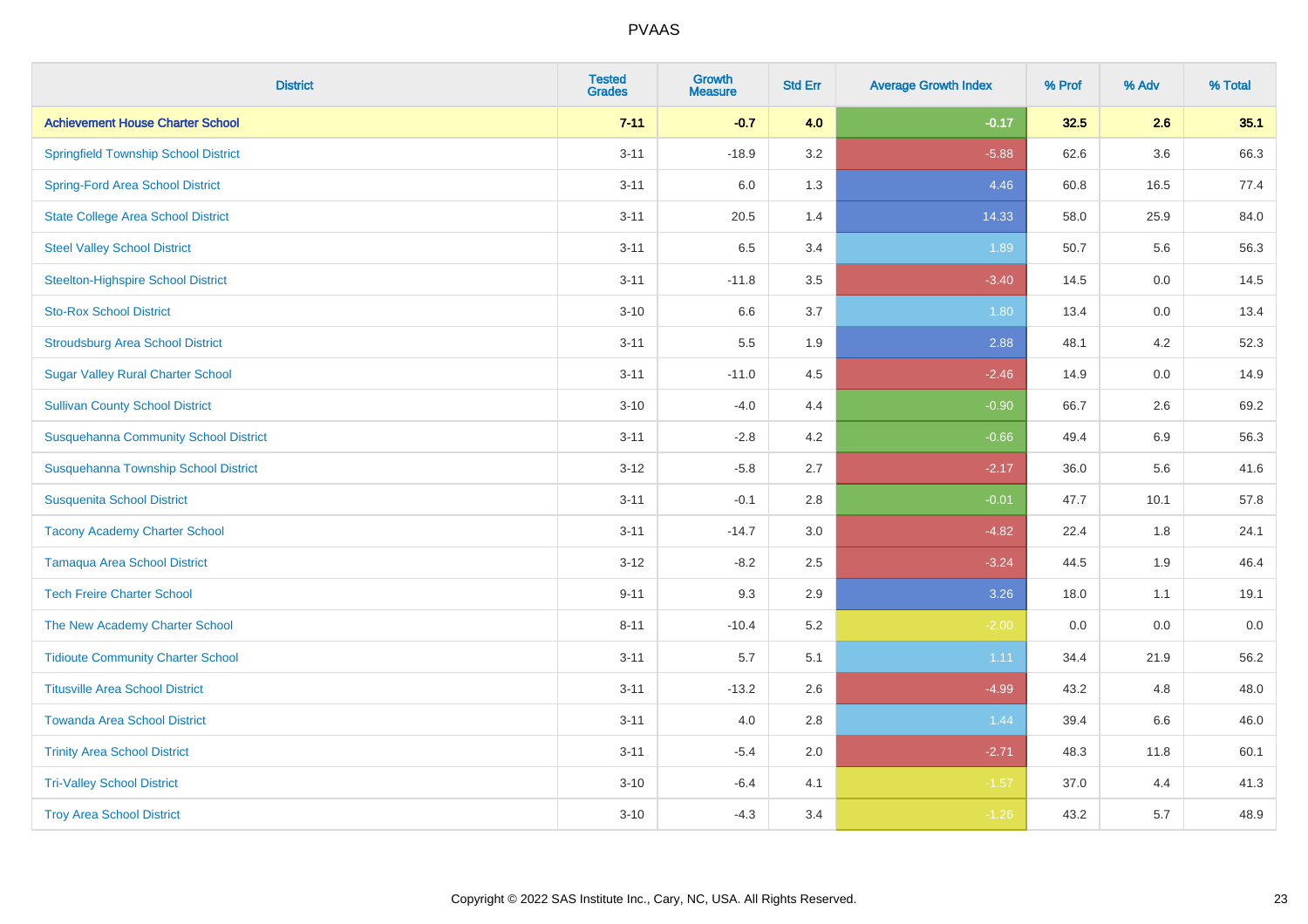| <b>District</b>                                | <b>Tested</b><br><b>Grades</b> | <b>Growth</b><br><b>Measure</b> | <b>Std Err</b> | <b>Average Growth Index</b> | % Prof | % Adv   | % Total |
|------------------------------------------------|--------------------------------|---------------------------------|----------------|-----------------------------|--------|---------|---------|
| <b>Achievement House Charter School</b>        | $7 - 11$                       | $-0.7$                          | 4.0            | $-0.17$                     | 32.5   | 2.6     | 35.1    |
| <b>Tulpehocken Area School District</b>        | $3 - 12$                       | $-13.7$                         | 2.8            | $-4.81$                     | 36.7   | $2.8\,$ | 39.4    |
| <b>Tunkhannock Area School District</b>        | $3 - 11$                       | 2.3                             | 2.2            | 1.01                        | 44.9   | 9.6     | 54.6    |
| <b>Turkeyfoot Valley Area School District</b>  | $3 - 12$                       | $-4.3$                          | 5.6            | $-0.76$                     | 22.0   | 5.1     | 27.1    |
| <b>Tuscarora School District</b>               | $3 - 11$                       | $-0.6$                          | 2.3            | $-0.27$                     | 45.1   | 8.1     | 53.2    |
| <b>Tussey Mountain School District</b>         | $3 - 12$                       | 1.5                             | 3.7            | 0.40                        | 38.6   | 1.8     | 40.4    |
| <b>Twin Valley School District</b>             | $3 - 12$                       | $-3.6$                          | 2.1            | $-1.69$                     | 49.6   | 7.1     | 56.8    |
| <b>Tyrone Area School District</b>             | $3 - 12$                       | 19.7                            | 2.5            | 7.87                        | 60.4   | 16.7    | 77.1    |
| <b>Union Area School District</b>              | $3 - 11$                       | 1.9                             | 4.3            | 0.44                        | 61.5   | 0.0     | 61.5    |
| <b>Union City Area School District</b>         | $3 - 12$                       | $-10.2$                         | 3.6            | $-2.87$                     | 42.9   | 3.2     | 46.0    |
| <b>Union School District</b>                   | $3 - 12$                       | 2.3                             | 4.2            | 0.54                        | 32.6   | 7.0     | 39.5    |
| <b>Uniontown Area School District</b>          | $3 - 11$                       | 6.0                             | 3.2            | 1.87                        | 62.4   | 5.9     | 68.2    |
| <b>Unionville-Chadds Ford School District</b>  | $3 - 11$                       | 17.1                            | 3.1            | 5.51                        | 68.1   | 13.2    | 81.3    |
| <b>United School District</b>                  | $3 - 11$                       | 2.1                             | 3.4            | 0.63                        | 60.3   | 6.6     | 66.9    |
| <b>Universal Audenried Charter School</b>      | $9 - 11$                       | $-5.8$                          | 2.4            | $-2.40$                     | 14.6   | 0.0     | 14.6    |
| <b>Upper Adams School District</b>             | $3 - 11$                       | 1.3                             | 2.9            | 0.47                        | 55.2   | $8.6\,$ | 63.8    |
| <b>Upper Darby School District</b>             | $3 - 12$                       | 6.9                             | 1.5            | 4.62                        | 45.0   | 6.7     | 51.7    |
| <b>Upper Dauphin Area School District</b>      | $3 - 11$                       | $-6.3$                          | $3.2\,$        | $-1.98$                     | 37.4   | 4.8     | 42.2    |
| <b>Upper Dublin School District</b>            | $3 - 12$                       | 15.4                            | 1.8            | 8.53                        | 60.8   | 24.8    | 85.6    |
| <b>Upper Merion Area School District</b>       | $3 - 11$                       | 15.3                            | 2.0            | 7.62                        | 59.3   | 19.3    | 78.6    |
| <b>Upper Moreland Township School District</b> | $3 - 11$                       | $-5.0$                          | 2.2            | $-2.31$                     | 57.9   | 4.0     | 61.9    |
| <b>Upper Perkiomen School District</b>         | $3 - 11$                       | 22.1                            | 2.1            | 10.74                       | 57.7   | 13.2    | 70.9    |
| <b>Upper Saint Clair School District</b>       | $3 - 11$                       | 18.5                            | 1.7            | 10.65                       | 61.8   | 30.1    | 91.9    |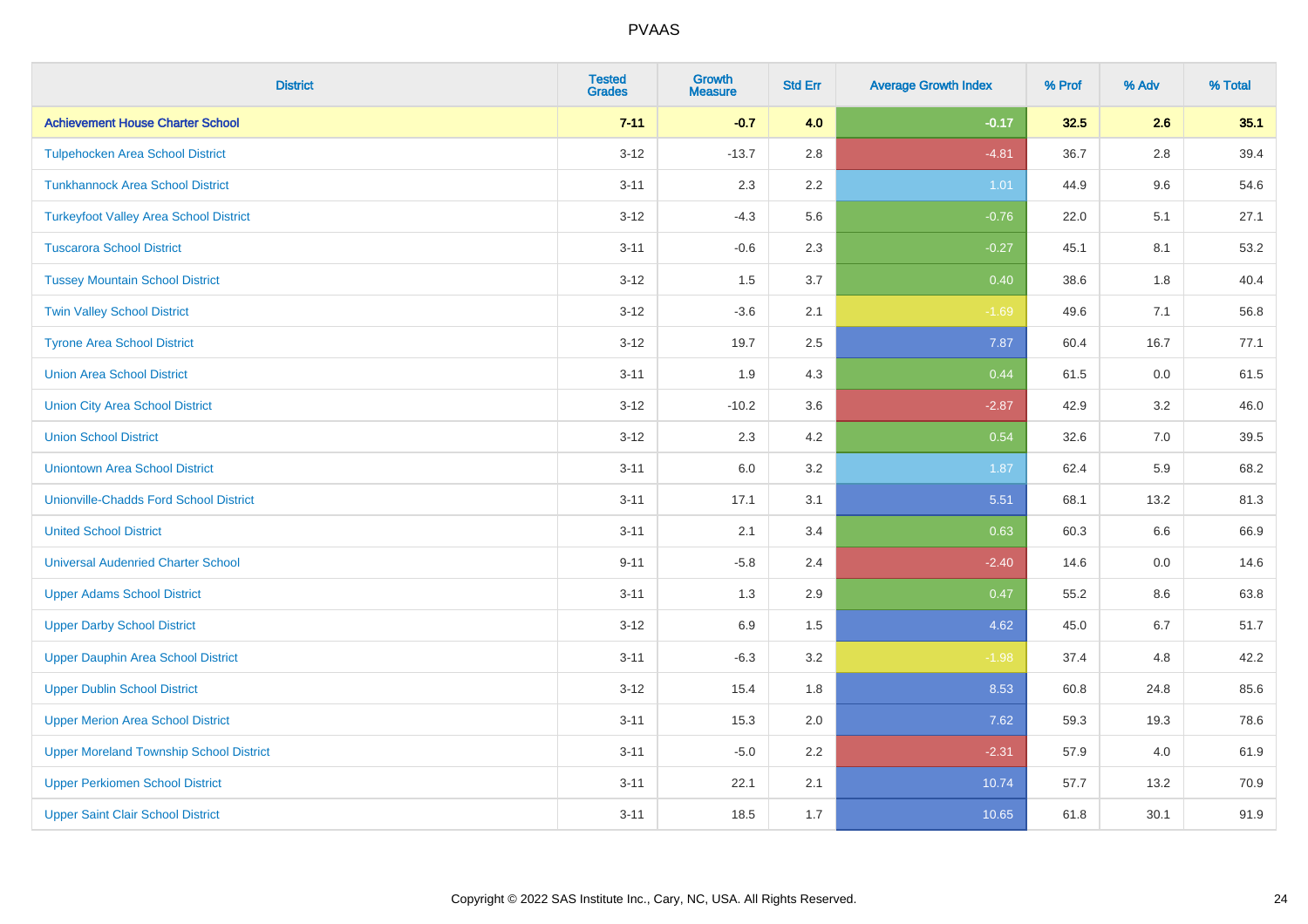| <b>District</b>                               | <b>Tested</b><br><b>Grades</b> | <b>Growth</b><br><b>Measure</b> | <b>Std Err</b> | <b>Average Growth Index</b> | % Prof | % Adv | % Total |
|-----------------------------------------------|--------------------------------|---------------------------------|----------------|-----------------------------|--------|-------|---------|
| <b>Achievement House Charter School</b>       | $7 - 11$                       | $-0.7$                          | 4.0            | $-0.17$                     | 32.5   | 2.6   | 35.1    |
| Urban Pathways 6-12 Charter School            | $6 - 11$                       | 4.8                             | 6.4            | 0.75                        | 28.6   | 0.0   | 28.6    |
| <b>Valley Grove School District</b>           | $3 - 10$                       | $-3.7$                          | 3.7            | $-1.01$                     | 51.2   | 6.1   | 57.3    |
| <b>Valley View School District</b>            | $3 - 11$                       | 18.1                            | 2.4            | 7.42                        | 53.7   | 14.7  | 68.4    |
| <b>Wallenpaupack Area School District</b>     | $3 - 11$                       | $-7.1$                          | 2.3            | $-3.09$                     | 40.8   | 2.4   | 43.1    |
| <b>Wallingford-Swarthmore School District</b> | $3 - 10$                       | $0.9\,$                         | 2.4            | 0.38                        | 64.4   | 22.7  | 87.1    |
| <b>Warren County School District</b>          | $3 - 11$                       | $-0.1$                          | 1.8            | $-0.06$                     | 37.2   | 5.3   | 42.6    |
| <b>Warrior Run School District</b>            | $3 - 11$                       | 4.6                             | 3.0            | 1.51                        | 40.9   | 8.1   | 49.0    |
| <b>Warwick School District</b>                | $3 - 11$                       | 5.2                             | 1.9            | 2.76                        | 46.4   | 17.0  | 63.3    |
| <b>Washington School District</b>             | $3 - 11$                       | $-4.9$                          | 2.8            | $-1.76$                     | 30.1   | 2.4   | 32.5    |
| <b>Wattsburg Area School District</b>         | $3 - 11$                       | 6.5                             | 2.7            | 2.43                        | 42.7   | 7.6   | 50.3    |
| <b>Wayne Highlands School District</b>        | $3 - 11$                       | 7.8                             | 2.4            | 3.23                        | 52.3   | 13.1  | 65.4    |
| <b>Waynesboro Area School District</b>        | $3 - 12$                       | $-6.1$                          | 1.9            | $-3.20$                     | 50.0   | 6.8   | 56.8    |
| <b>Wellsboro Area School District</b>         | $3 - 11$                       | $-12.4$                         | 3.0            | $-4.11$                     | 49.2   | 11.9  | 61.1    |
| <b>West Allegheny School District</b>         | $3 - 12$                       | 4.0                             | 2.1            | 1.96                        | 63.1   | 15.7  | 78.8    |
| <b>West Branch Area School District</b>       | $3 - 11$                       | 0.2                             | 3.8            | 0.05                        | 47.2   | 1.9   | 49.1    |
| <b>West Chester Area School District</b>      | $3 - 11$                       | 12.6                            | 1.2            | 10.38                       | 66.8   | 20.2  | 87.0    |
| <b>West Greene School District</b>            | $3 - 11$                       | $-4.5$                          | 4.3            | $-1.04$                     | 36.6   | 7.3   | 43.9    |
| West Jefferson Hills School District          | $3 - 11$                       | 1.8                             | 2.1            | 0.88                        | 55.7   | 20.8  | 76.4    |
| <b>West Middlesex Area School District</b>    | $3 - 10$                       | $-8.4$                          | 3.8            | $-2.21$                     | 34.9   | 2.8   | 37.6    |
| <b>West Mifflin Area School District</b>      | $3 - 12$                       | $-12.3$                         | 2.9            | $-4.22$                     | 39.7   | 10.3  | 50.0    |
| <b>West Perry School District</b>             | $3 - 11$                       | 12.5                            | 2.5            | 4.99                        | 56.6   | 8.4   | 65.0    |
| <b>West Shore School District</b>             | $3-12$                         | 5.0                             | 1.4            | 3.59                        | 54.2   | 9.4   | 63.6    |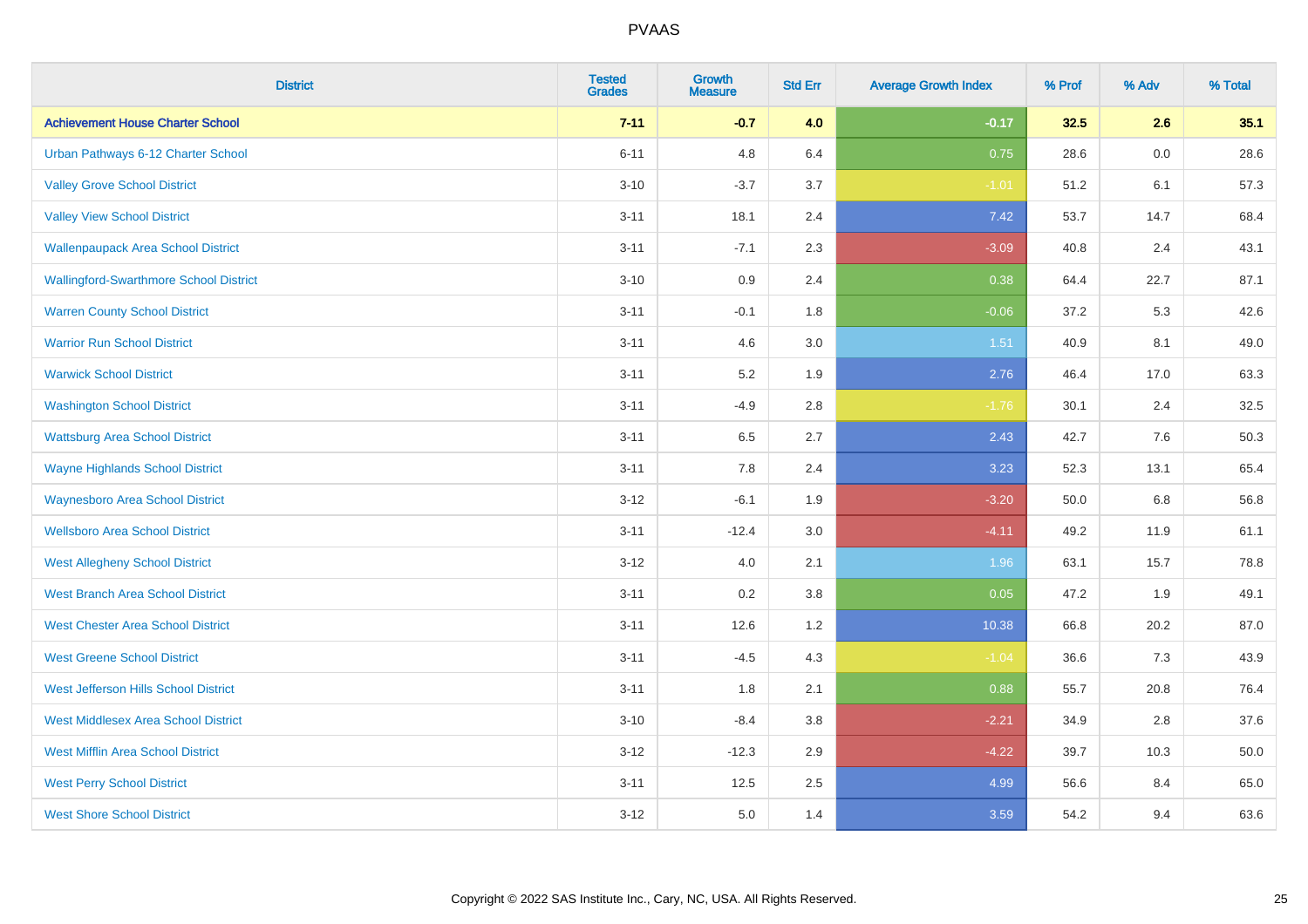| <b>District</b>                                 | <b>Tested</b><br><b>Grades</b> | <b>Growth</b><br><b>Measure</b> | <b>Std Err</b> | <b>Average Growth Index</b> | % Prof | % Adv | % Total |
|-------------------------------------------------|--------------------------------|---------------------------------|----------------|-----------------------------|--------|-------|---------|
| <b>Achievement House Charter School</b>         | $7 - 11$                       | $-0.7$                          | 4.0            | $-0.17$                     | 32.5   | 2.6   | 35.1    |
| <b>West Side CTC</b>                            | $9 - 10$                       | $-37.4$                         | 4.3            | $-8.64$                     | 8.8    | 0.0   | 8.8     |
| <b>West York Area School District</b>           | $3 - 12$                       | 3.2                             | 2.3            | 1.38                        | 53.8   | 4.4   | 58.2    |
| <b>Western Beaver County School District</b>    | $3 - 11$                       | $-7.8$                          | 4.2            | $-1.87$                     | 56.5   | 6.5   | 63.0    |
| <b>Western Wayne School District</b>            | $3 - 11$                       | 5.6                             | 2.9            | 1.93                        | 41.3   | 17.4  | 58.7    |
| <b>Westinghouse Arts Academy Charter School</b> | $9 - 10$                       | $-0.7$                          | 3.6            | $-0.19$                     | 59.2   | 8.4   | 67.6    |
| <b>Westmont Hilltop School District</b>         | $3 - 11$                       | $-4.0$                          | 2.8            | $-1.40$                     | 36.3   | 13.3  | 49.6    |
| <b>Whitehall-Coplay School District</b>         | $3 - 11$                       | 6.1                             | 1.8            | 3.45                        | 49.3   | 7.4   | 56.6    |
| <b>Wilkes-Barre Area School District</b>        | $3 - 11$                       | 0.1                             | 3.2            | 0.02                        | 35.5   | 5.4   | 40.9    |
| <b>William Penn School District</b>             | $3 - 12$                       | 8.3                             | 2.1            | 3.99                        | 35.6   | 3.0   | 38.7    |
| <b>Williams Valley School District</b>          | $3 - 11$                       | $-7.3$                          | 3.4            | $-2.13$                     | 23.2   | 0.0   | 23.2    |
| <b>Williamsburg Community School District</b>   | $3 - 11$                       | $-14.3$                         | 4.1            | $-3.48$                     | 28.3   | 0.0   | 28.3    |
| <b>Williamsport Area School District</b>        | $3 - 11$                       | 1.9                             | 1.8            | 1.04                        | 44.1   | 12.8  | 56.9    |
| <b>Wilmington Area School District</b>          | $3 - 11$                       | $7.5\,$                         | 3.0            | 2.48                        | 55.1   | 5.1   | 60.2    |
| <b>Wilson Area School District</b>              | $3 - 11$                       | 6.0                             | 2.6            | 2.30                        | 48.7   | 8.5   | 57.2    |
| <b>Wilson School District</b>                   | $3-12$                         | 8.8                             | 1.5            | 5.96                        | 52.6   | 14.6  | 67.2    |
| <b>Windber Area School District</b>             | $3 - 11$                       | $-7.2$                          | 3.2            | $-2.24$                     | 55.4   | 7.2   | 62.6    |
| <b>Wissahickon School District</b>              | $3 - 10$                       | 12.5                            | 1.8            | 6.85                        | 58.3   | 22.4  | 80.7    |
| <b>Woodland Hills School District</b>           | $3 - 12$                       | 3.2                             | 2.6            | 1.22                        | 31.4   | 3.6   | 35.0    |
| <b>Wyalusing Area School District</b>           | $3-12$                         | 8.8                             | 3.3            | 2.68                        | 54.6   | 11.7  | 66.2    |
| <b>Wyoming Area School District</b>             | $3 - 10$                       | $-1.3$                          | 2.6            | $-0.50$                     | 53.8   | 10.8  | 64.6    |
| <b>Wyoming Valley West School District</b>      | $3 - 11$                       | $-2.2$                          | 2.4            | $-0.91$                     | 49.4   | 3.0   | 52.4    |
| <b>Wyomissing Area School District</b>          | $3-12$                         | 0.8                             | 2.6            | 0.33                        | 55.7   | 17.6  | 73.3    |